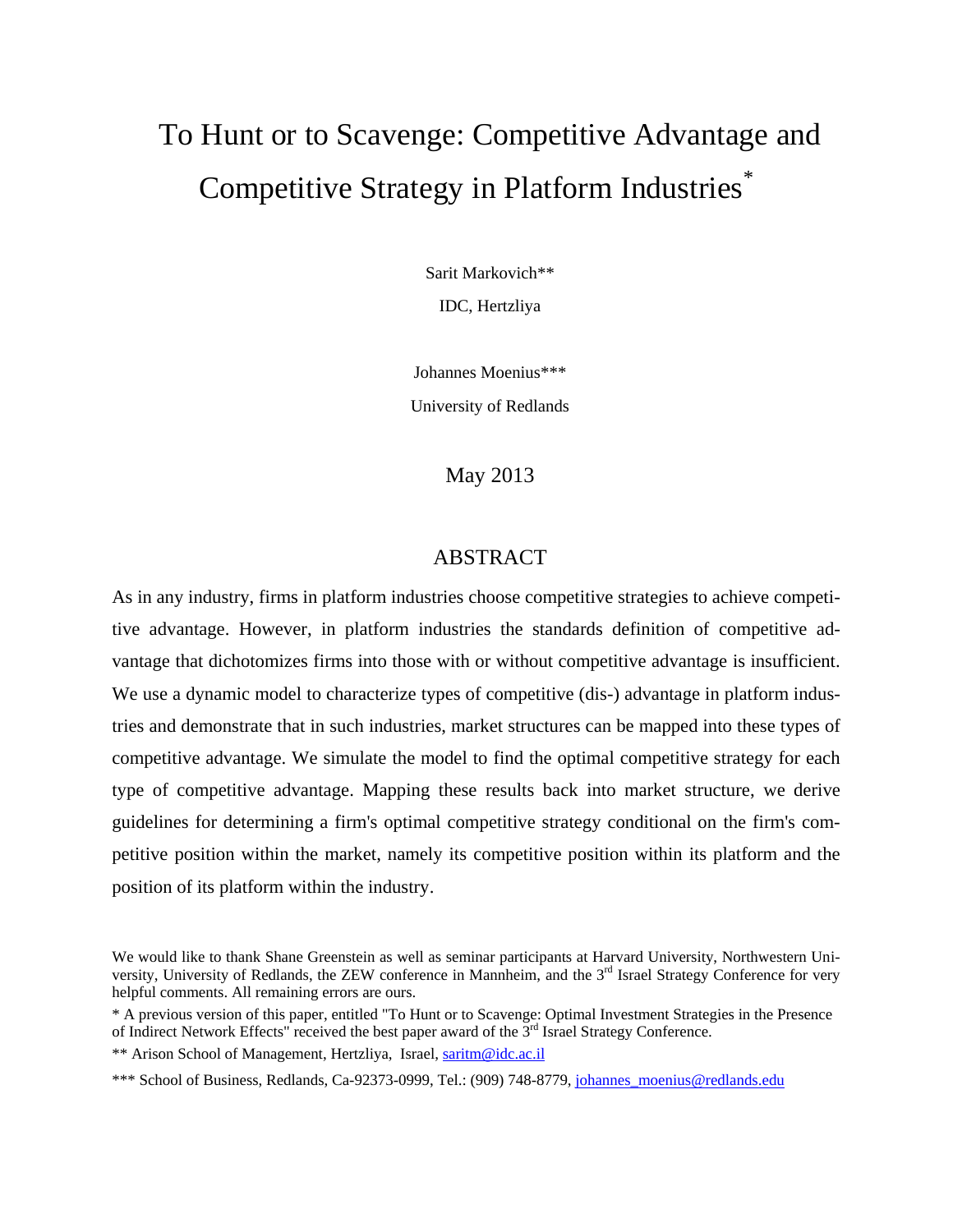# **1. INTRODUCTION**

<u>.</u>

Platform industries such as computer systems, DVDs, smart-phones and videogames have become ubiquitous in recent decades. In platform industries, the value of a component, such as software, depends crucially on the market share of the compatible hardware platform. This has been extensively discussed in the literature for the classic example of computer hardware and software (e.g., Church and Gandal, 1992). Identifying competitive advantage in platform industries is far from obvious – for example, does a leading firm on a lagging platform have competitive advantage? Choosing competitive strategy in these markets also remains difficult. Specifically, what is a firm's optimal investment strategy to achieve or foster competitive advantage? As it turns out, in platform industries, the simple "invest more!" strategy is more often false than true.

Bresnahan and Greenstein (1999) define a platform as a "[...] bundle of standardized components around which buyers and sellers coordinate their efforts."<sup>1</sup> Platform markets are often referred to as hardware-software markets and typically exhibit indirect network effects: the more attractive a software, the more attractive its compatible hardware. This, in turn, draws more firms to develop software for this hardware.<sup>2</sup> For example, the large selection of apps for the iPhone is frequently cited as an important driver of the iPhone's success. Indirect network effects thus create synergies between competitors on the same platform: additional competitors on the same platform increase the size of the platform and thus grow the pie (Brandenburger and Nalebuff, 1997), which then can be split between all competitors. The strategic role of investment in determining how this pie will be split and its effect on the firm's competitive advantage in the market, however, has not been analyzed.

<sup>1</sup> Bresnahan's and Greenstein's definition reveals that the division between hardware and software from an analytical perspective is not the defining feature of platforms - it is the interoperability relationship between standardized components. We will use the words "platform" and "hardware" interchangeably in this paper.

<sup>&</sup>lt;sup>2</sup> This is in contrast to direct network effects, where the number of the products already sold or used in the market, the so-called installed base, directly influences consumers' choice (see e.g., Katz and Shapiro, 1985; Farrell and Saloner, 1985).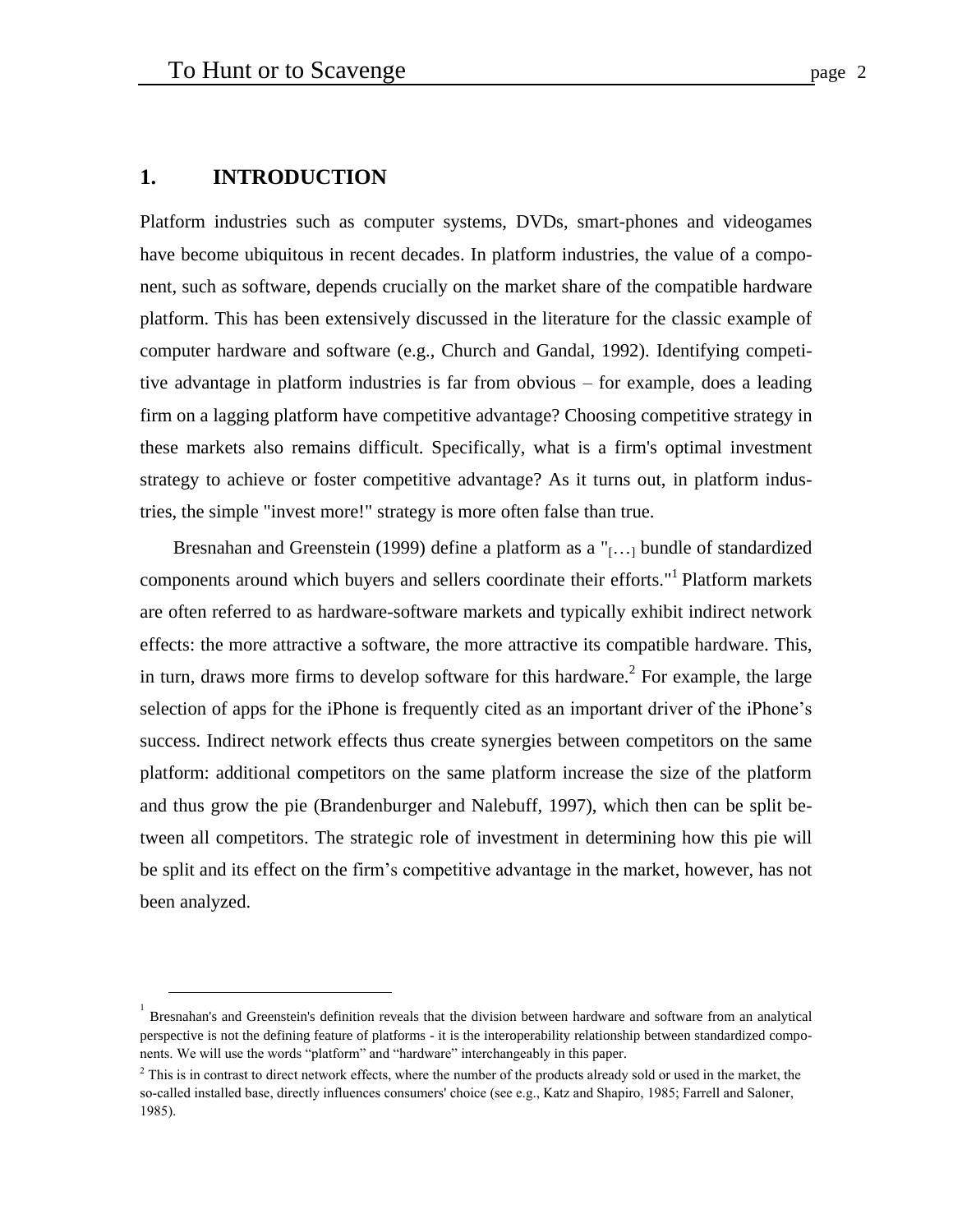<u>.</u>

In order to study this question one must first define competitive advantage in platform industries. There are two types of leadership in platform industries – acrossplatform and within-platform. Specifically, a firm may be the leader on the leading platform, a follower on the leading platform, or the leader on the lagging platform. Clearly, the leading firm on the leading platform has a competitive advantage. This is less clear for the leading firm on the lagging platform and a lagging firm on the leading platform. That is, competitive advantage and disadvantage as well as leadership in platform industries are no longer binary. In analogy to the international trade literature, we suggest differentiating between overall competitive advantage and relative competitive advantage.3 Specifically, we say that the leader on the leading platform has *overall advantage*; the leading firm on the lagging platform has *relative advantage* in comparison to the lagging firm on its platform, while the lagging firm on the leading platform may have relative advantage to the firms on the lagging platform.<sup>4</sup> Mapping this terminology back into market-structure, we distinguish between *competitive position* — a firm's position within its platform—and *platform position*, i.e., whether the firm's platform is leading or lagging relative to the competing platform. We call the combination of competitive and platform position a firm's *market position*.

Lippman and Rumelt (1982) and Adner and Zemsky (2006) are two examples in the literature for studies that develop stylized models to link firms' competitive advantage and competitive strategy. We follow their approach to identify factors that shape software<sup>5</sup> firms' competitive strategy in platform markets. In our model, firms can affect their competitive position within a platform and simultaneously their platform's position within the industry through investment in quality upgrades. Thus, firms' investment strategies constitute their competitive strategies. In this model software firms invest based on

 $3$  The international trade literature uses the terms absolute and comparative advantage for concepts tied to productivity at the country-industry level. Competitive advantage in platform industries is tied to the firm-platform level. We chose different terms than in the international trade literature to avoid confusion.

<sup>&</sup>lt;sup>4</sup> Whether the lagging firm on the leading platform has or does not have relative advantage can be viewed both conceptually through the leadership lens as well as from a measurement perspective. While from the former it has relative advantage, from a measurement perspective, e.g. based on profits, it may not have.

<sup>5</sup> We will use the term "software" throughout this paper to denote the shorter lived components within a platform, but the term can represent any type of component within a platform.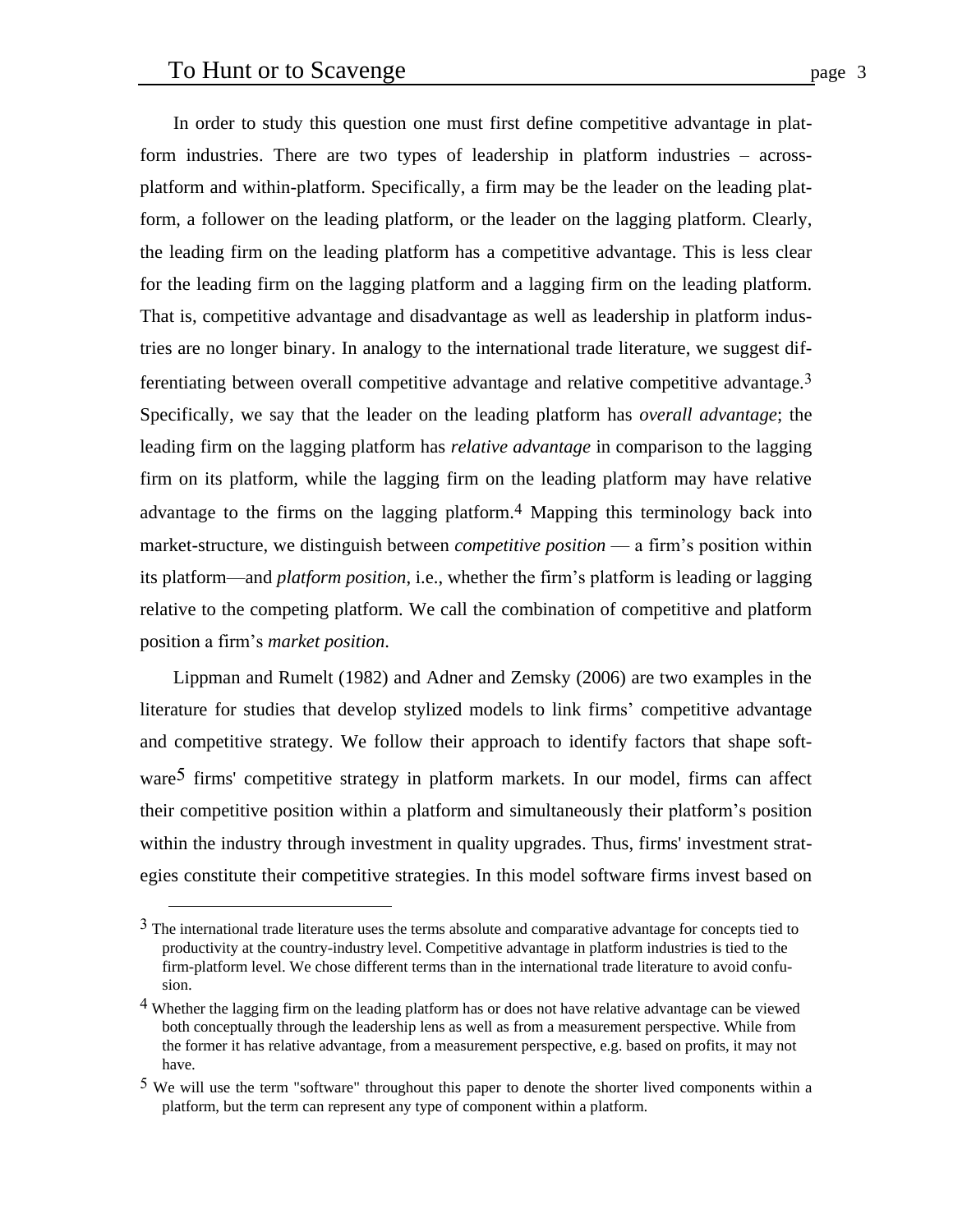expected future profits, taking competitive responses from other firms into account. These responses come from competitors offering software for the same or for a competing platform. Furthermore, firms' investment strategies are affected by consumers' software and platform choices, which in turn are guided by expectations about firms' investment strategies. These responses create highly complex interactions that make it impossible to solve for the model's equilibrium investment strategies analytically. Following Ericson and Pakes (1995), we use numerical analysis to derive conditions for optimal investment behavior in our model. While the model structure identifies categories of market leadership that relate to competitive advantage, the numerical analysis reveals main drivers of optimal investment behavior and delivers four distinct optimal strategies conditional on firms' market position. The two joint together proffer easy-to-follow guidance for the choice of competitive strategy in platform industries and deliver three empirically testable hypotheses. 6

We examine the relationship between the *type* of competitive advantage a firm enjoys—relative or overall—and competitive strategy. In particular, given a firm's market position, should the firm respond aggressively or complacently to a successful quality upgrade by a competitor? We show that a firm's position in the market—its type and degree of competitive advantage—determines its optimal strategic response to *changes* in its market position. . Combining types of optimal strategic responses delivers four distinct competitive strategies. It is the connection between a firm's market position and these four competitive strategies that provide guidance in platform industries.

Firms' choice of strategy depends on the interplay between its competitive and platform position. Within a platform, a firm can lead, lag, or its leadership may be contested, and analogously for platforms. Contested platform leadership triggers the most aggressive strategies. In contrast, contested leadership within platform sparks less aggressive strategies, with contested leadership on the leading platform prompting the least aggressive strategies. Finally, by how much a firm leads within its platform – the degree of its relative advantage influences its prospect of success: Strong competitors on its platform

<u>.</u>

 $6$  In this paper, we derive the drivers of competitive strategy and formulate the hypotheses based on our numerical analysis. We leave empirical tests for future work.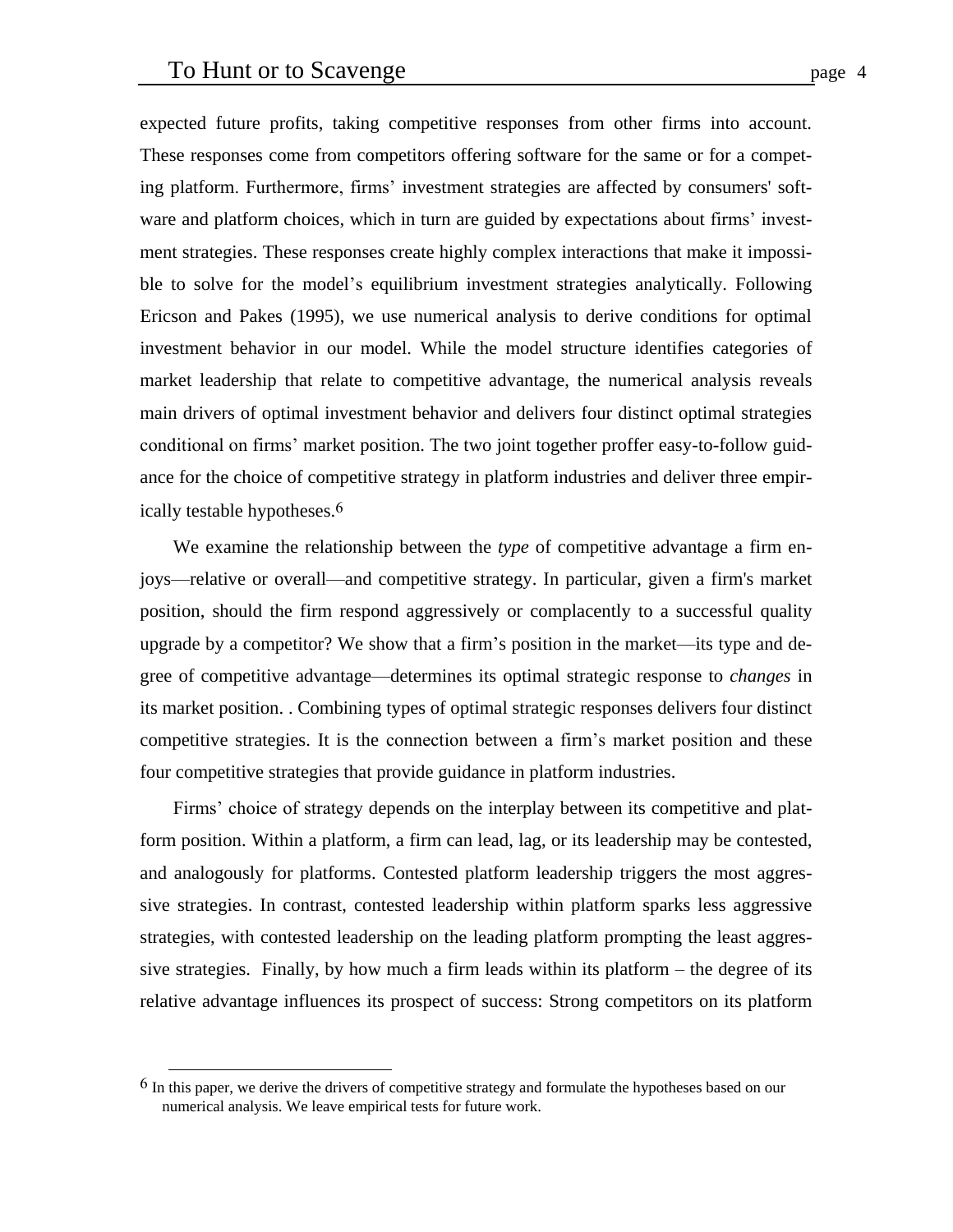help ensure or improve the platform's position, while weak competitors on its platform make it hard to obtain or defend platform leadership.

This paper contributes to four lines of literature. First, by defining the types of competitive advantage in platform industries and identifying its drivers, we add to the literature on the analysis of competitive advantage as pioneered by Porter (1980, 1985) and revisited by Adner and Zemsky (2006). We replicate in our model how competitive strategy leads to competitive advantage in platform industries, but also identify how achieved competitive advantage shapes competitive strategy. Second, we contribute to the platform literature in economics. Church and Gandal (1992) suggest exit as the only viable strategy for companies on a lagging platform. We show that this does not need to be the case. In particular, we provide guidance with respect to conditions under which winding down investment in preparation for an ordered exit is optimal, and when aggressive investment to improve competitive advantage is best. Third, the platform leadership literature in business (e.g., Gawer and Cusumano, 2002) only identifies "winning" strategies for leaders, but not for followers. We close this gap. Fourth, we also document the dynamics of innovation in the context of platforms and thus contribute to the literature on innovation. Our within platform results resemble those of the existing innovation literature (e.g., Grossman and Shapiro 1987) only as long as a platform lags behind. Our within platform results when a platform leads and our across platform results exhibit previously undocumented dynamics.

The paper is organized as follows: we first present our model, discuss market structure and document competitive advantage in its context. We derive competitive strategies for different market structures and map those strategies into competitive advantage space to determine four types of competitive strategy. Finally, we discuss the implications of our results and conclude.

# **2. THE MODEL**

We present our model in two steps. First we state the key concepts and corresponding assumptions that motivated the model specification. Then, we present a formal version of the model, which can be skipped without loss of comprehension for readers not interested in the technical details.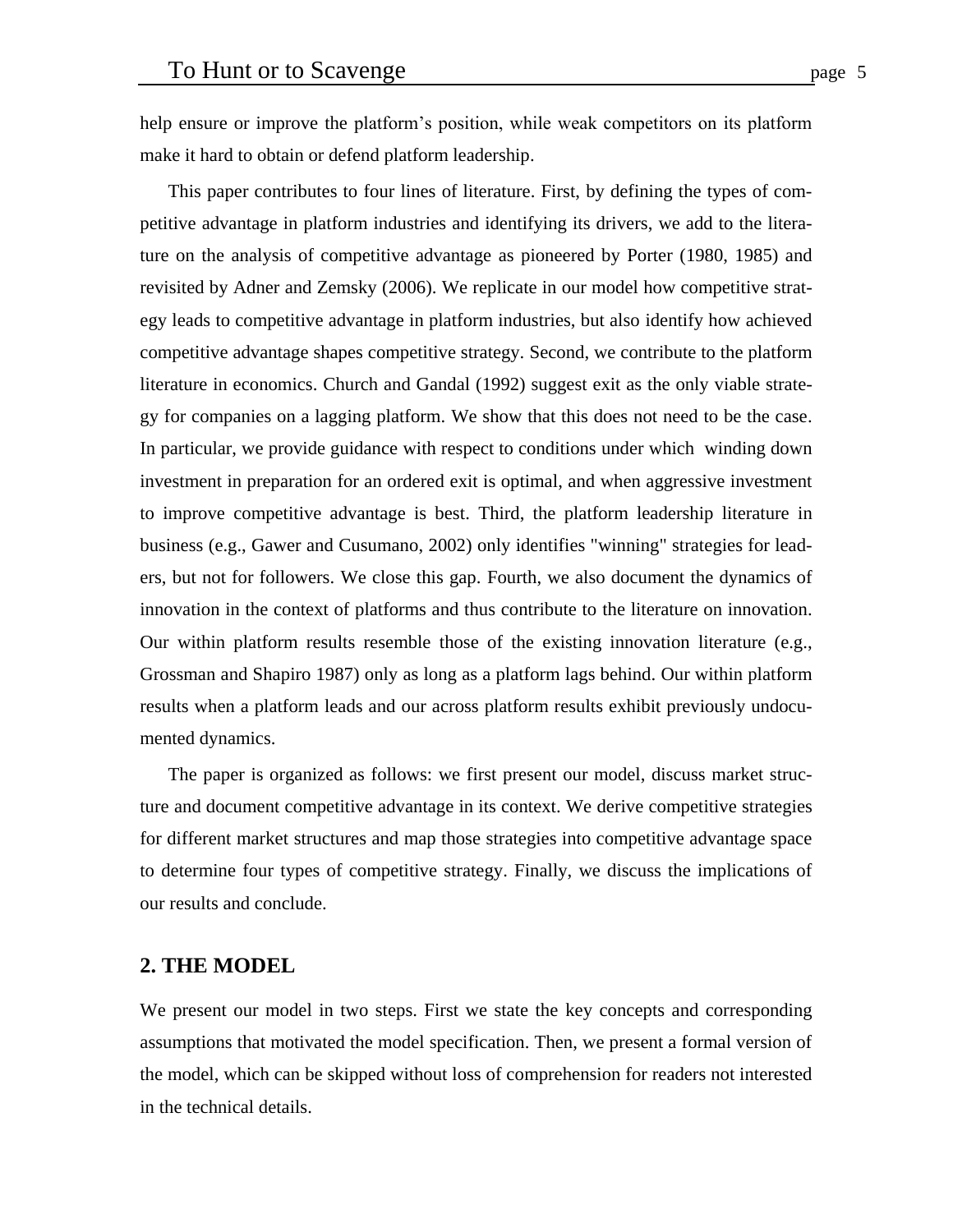## **2.1 Key Concepts and Model Assumptions**

Hardware and software are the two main components sold in platform markets. Software requires compatible hardware and consumers upgrade software more frequently than hardware. When consumers decide which hardware to buy, they take expected future quality of hardware and software into account. Software firms are the more likely to upgrade their product the larger the potential market they can sell to. In other words, their incentives to invest in quality upgrades depend on the current as well as expected future number of consumers who own the compatible hardware.

We reflect this dependence on future opportunities with an infinite horizon discrete choice model where consumers live forever and derive utility from the consumption of software. Consumers' willingness-to-pay increases in the quality of the currently available software and decreases in its price. Hardware technology is needed for the operation of software, but provides no stand-alone benefits. Consumers choose the hardware for which software promises the best expected quality-price relationship. They can only choose from two incompatible hardware platforms; on each platform there are also no more than two software firms. Consumers need to renew or replace their software licenses every period. They need to replace their hardware, on average, every two periods, either with the same type of hardware or switch to the competing hardware. They will do so if the software on the competing hardware offers them higher net benefits, defined as a consumer's willingness to pay net of the price.

Investment in the model is stochastic where the probability of a successful innovation increases with the amount a firm invests. A successful investment increases the firm's quality by one unit; an unsuccessful investment becomes obsolete. Firms decide on the amount to invest on their relative positions in their platform market, as well as on their platform's position relative to the competing platform.

An industry will grow faster than substitute industries if it increases its value to consumers faster than those substitute industries. For example, TV broadcasts, DVDs and on-demand streaming may lose attractiveness for certain age groups if new developments in the video games industry progress further. Consumers will then be more likely to consume video games and the video game industry will consequently grow faster than substitute industries. We therefore measure software quality relative to the average quality of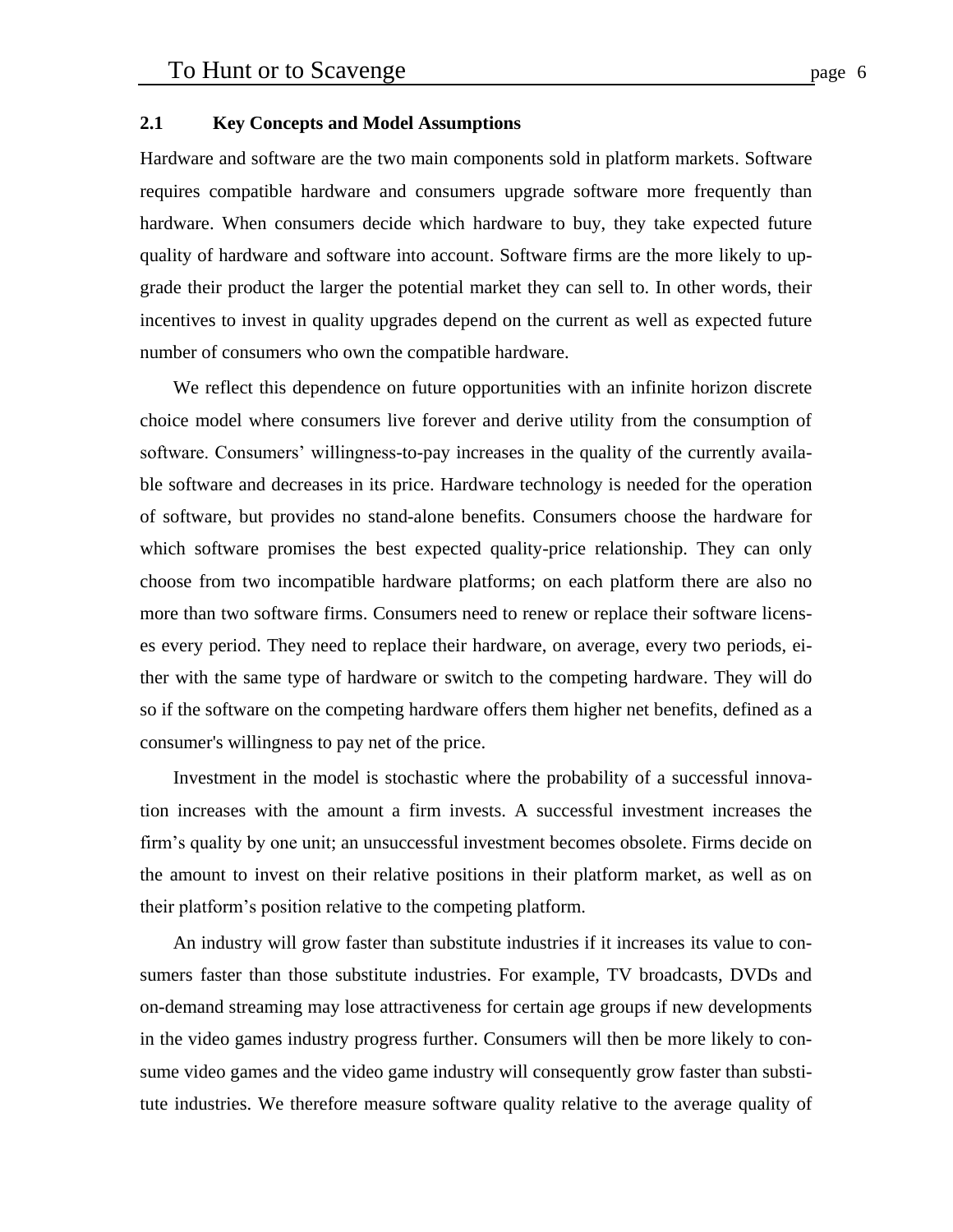the next best alternatives offered by substitute industries: if the average quality level of next best alternatives increases, the quality level of all available software (on both platforms) decreases proportionally. Developing software for more than one platform can be prohibitively costly as firms need to acquire platform specific knowledge. We therefore restrict firms to only develop a single software product for one platform.

The timing is as follows: in the first stage, consumers and firms observe current qualities of available software on both platforms as well as platforms' market shares. Consumers choose which hardware to buy and software firms simultaneously choose how much to invest in quality. In the second stage, firms compete in prices, and consumers buy one unit of software or their next best alternative from a substitute industry. In the third stage, nature determines which firms' investments were successful, and whether there was an increase in the quality of the next best alternative.

## **2.2 Formal Analysis**

We employ the same basic set-up as in Markovich (2008). We assume that all firms develop the same type of software (e.g., spreadsheets, word-processors, or office suites) and allow for no more than two platforms, *A* and *B*, as well as no more than two software firms on each platform. Since the analysis for platform *B* mirrors that of *A*, we present here the analysis only for platform *A*.

Let  $W = \{0,1,2,...,K\}$  be a finite set of possible quality levels of software, and let  $a_j \in W$  represent the quality of software firm *j* producing for platform A.  $a = (a_1, a_2)$  is the vector of quality levels of both firms producing for hardware A, and  $\sigma$  is the market share of platform  $A^T S \equiv (\sigma, a, b)$  denotes the state of the industry, where *b* is the vector of quality levels of all firms producing for platform *B*.

#### **2.2.1 Willingness to Pay**

1

Consumers solely derive benefits from software, which needs compatible hardware to operate. In each period, half of the consumers who own a particular hardware are randomly selected to replace their units. These consumers can either buy the type of hardware they already have or switch to the alternative. Firms license software to consumers

 $\sigma$  is the formal equivalent of the so called "installed base," as defined in Farrell and Saloner, 1986.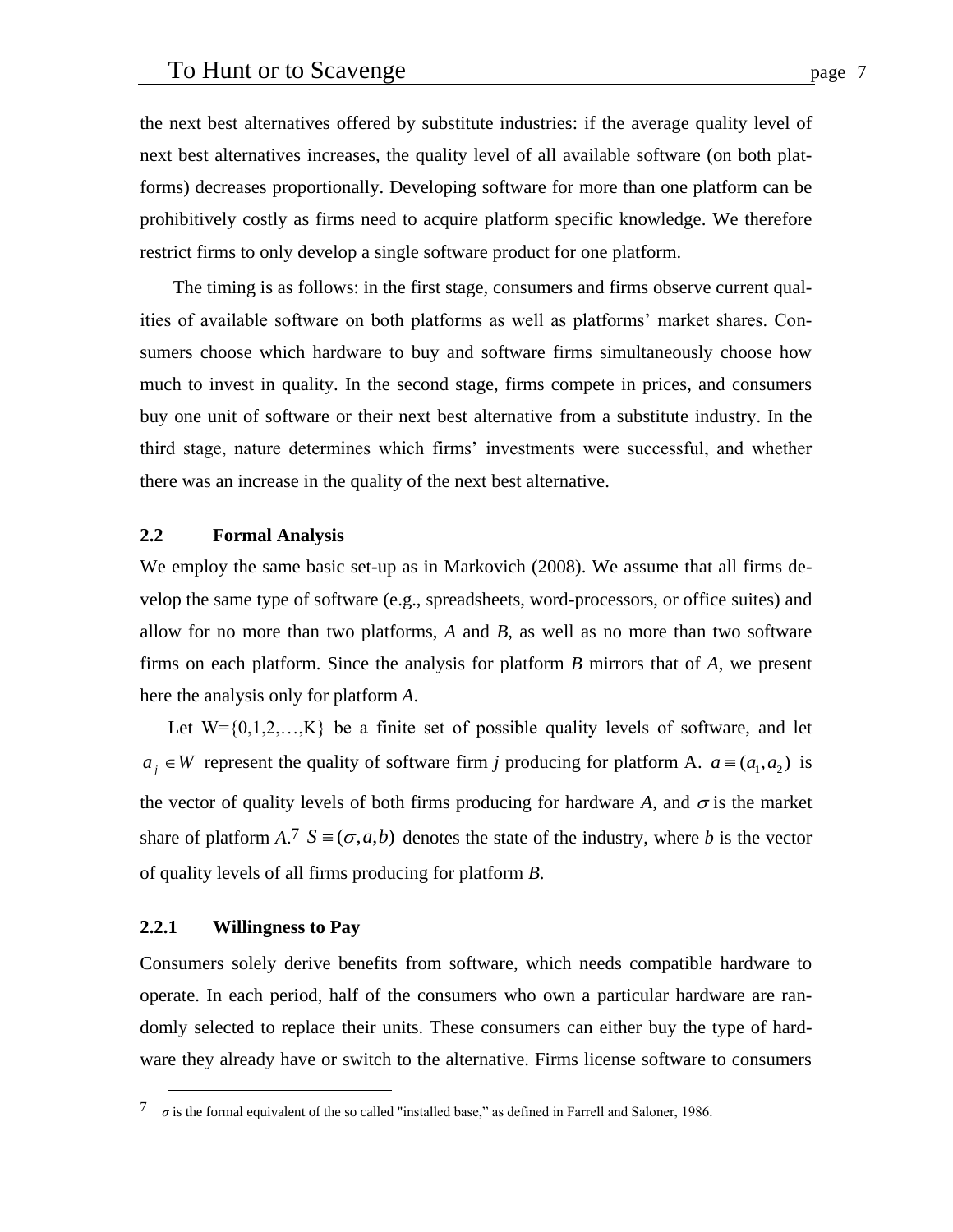<u>.</u>

for one period. After that, consumers can either renew the license at the then-available quality level and price or they can switch to another software firm. Consumers who are not randomly selected for hardware replacement have to select software for the hardware they already possess. For any given period, the willingness-to-pay of consumer *l* who owns hardware *A* and holds a license from software firm 1 for software with quality level  $a_1$  is  $WP_{1l}^A(a) = a_1 + \varepsilon_{1l}$ , where  $\varepsilon_{1l}$  denotes differences in taste among consumers (e.g., within the spreadsheet market, some consumers like Lotus while others prefer Excel).

**Software Choice.** Consumers select software from the set of qualities and prices available for the hardware they own. They acquire a license for one unit of software, unless the best consumption alternative,*0*, provides them with higher benefits. We assume that consumers' preferences,  $\varepsilon$ , are independently and identically distributed according to a standard double exponential distribution. As McFadden (1973) shows, denoting the price of software *k* by  $p_k$ , consumer *l* acquires a license from firm 1 with probability:

$$
D_1(a_1, a_2; p_1, p_2) = \frac{\exp(a_1 - p_1)}{1 + \exp(a_1 - p_1) + \exp(a_2 - p_2)}
$$
(1)

**Hardware Choice.** Consumers choose the hardware whose current and expected future software qualities offer the highest net benefit. This expected benefit is the sum of the benefits from software they purchase during the two periods they expect to own the hardware.<sup>8</sup> Consumer *l's* expected net benefit from purchasing hardware A is then:

$$
U_l^A(\sigma, a, b) = E\{[WP_{lj}^A(a) - p_j] | \sigma, a, b\} + \beta E(E\{[WP_{lk}^A(a') - p'_k] | \sigma, a, b\}) + \xi_l^A
$$
 (2)

 $E(WP_{lj}^{A}(a))$  and  $E(E[WP_{lk}^{A}(a')])$  are the consumer's expected willingness to pay for software *j* in the current period and for software *k* in the next period, respectively.  $\zeta_l^A$  represents consumer *l*'s preferences over platforms (e.g., viewing operating systems as hardware, some consumers prefer the Windows platform while others favor Linux).  $a'$  are next period's qualities and  $p'_j$  the corresponding prices. In order to assess equation (2),

<sup>8</sup> Consumers replace hardware on average every two periods. Consequently, while some of the consumers replace hardware after one period, some hold their hardware for many periods. Since consumers expect to hold the hardware for two periods, they make decisions based on this expectation.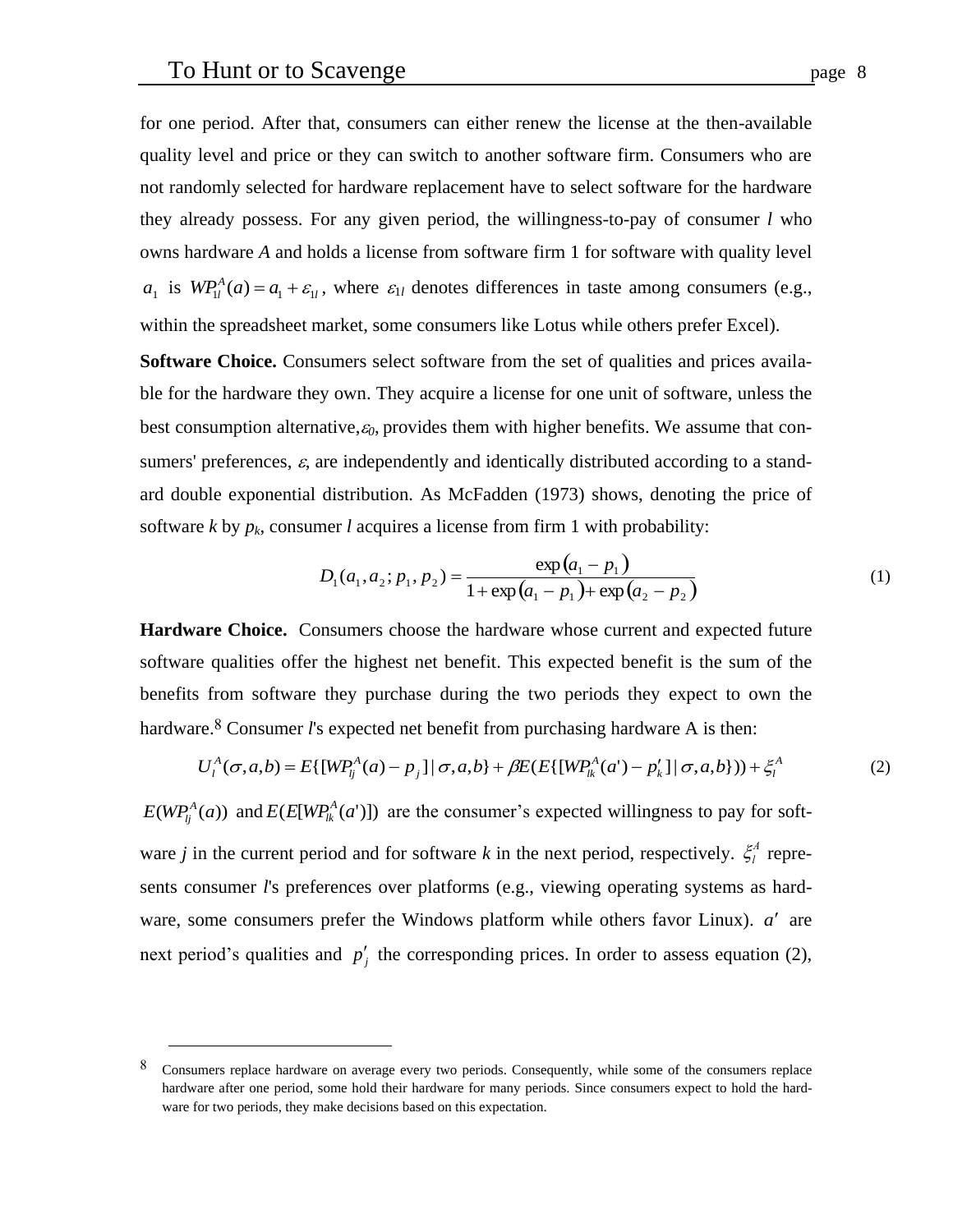consumers form expectations about future qualities and prices of software based on the current state,  $(\sigma, a, b)$ .

Consumers will choose hardware *A* over hardware *B* if and only if hardware *A* offers a higher net benefit than hardware *B*. That is, setting hardware *A*'s and *B*'s prices at  $P^A$ and *B* , respectively, consumer *l* buys hardware *A* if and only if  $B(\sigma a h)$   $D^B$  $U_l^A(\sigma, a, b) - P^A > U_l^B(\sigma, a, b) - P^B$ . Once more, we assume that consumers' preferences,  $\xi_l^k$ , are distributed independently and identically and follow a standard double exponential distribution. Then, again, employing McFadden (1973), consumer *l* purchases platform A with probability:

$$
\Psi(A, a, b; P^A, P^B) = \frac{\exp(U^A - P^A)}{\exp(U^A - P^A) + \exp(U^B - P^B)}
$$
(3)

Given our assumptions and eq. (3), platform *A*'s market share in the next period is

$$
\sigma'(\sigma, a, b; P^A, P^B) = \sigma/2 + \Psi(\sigma, a, b; P^A, P^B)/2
$$
\n(4)

## **2.2.2 The Market for Software9**

-

Each software firm only develops one type of software compatible with only one of the platforms.10 Software firms compete oligopolistically on quality and prices. Software firms need to invest in order to improve the quality of their product. We assume that the outcome of this investment is stochastic and depends on the level of each firm's investment. Whether the investment is successful is revealed in the following period.

We assume that quality levels follow a Markov process where future qualities depend on current qualities, regardless of how the firm reached this level. Each firm's quality level in the next period is determined by three factors: its current quality level, its level of investment, and the change in quality in substitute industries. Advances in substitute industries erode quality advantages of software firms. Any innovation in substitute indus-

<sup>&</sup>lt;sup>9</sup> In this paper, we study only investment strategies of software firms. Software firms can also decide to enter or exit the industry, which we ignore here as it has already been analyzed in Markovich (2008). Innovation in hardware can be viewed as a "platform quality shifter", and can thus be represented by simultaneous innovation in the software market. While interesting in itself, we focus on the more complex interactions in the software market.

 $10$  Typical set up costs and additional development costs required in order to port software from one hardware to another are high and the porting is usually done by a different unit within the organization. One can therefore think of the developing and porting units as two different companies.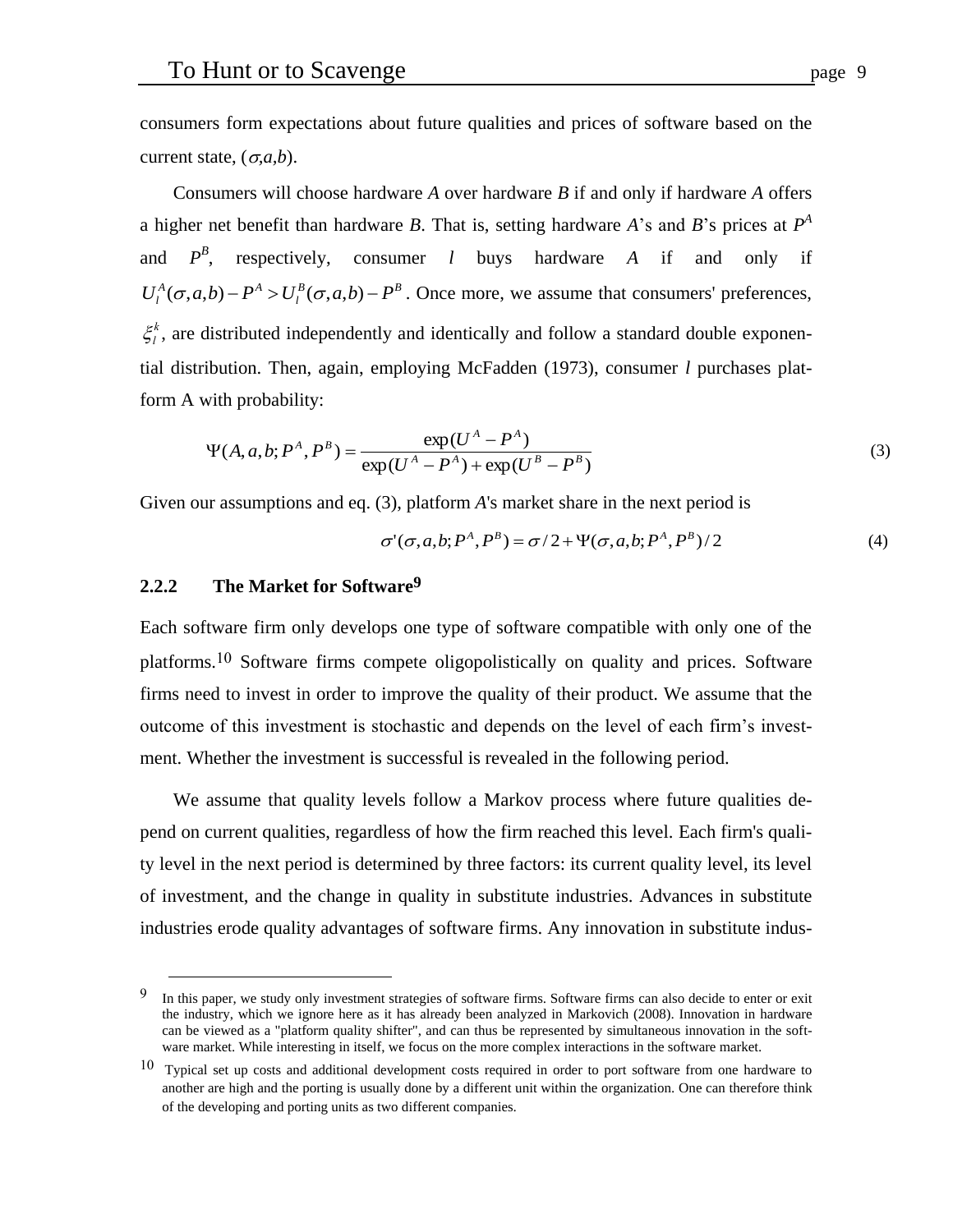tries reduces the quality advantage of all software on both platforms by one unit. Consequently, if  $a_j$  is firm *j*'s current quality level,  $\tau_j \in \{0,1\}$  is the realization of firm *j*'s investment, and  $v \in \{0,1\}$  represents the success of substitute industries in upgrading their quality, then next period's quality level,  $a'_{j}$ , is described by the following Markov process:  $a'_{j} = a_{j} + \tau_{j} - v$ . We let  $\delta$  denote the probability of an improvement in the quality of the substitute industry – the so-called outside good – in each period:  $p(v=1) = \delta$ . We assume that there are no research spillovers: each firm's probability of a successful investment depends only on its own investment. In particular, if firm *j*'s investment level is  $x_i$ , then its transition probability is:

$$
P(a'_j | a_j, x_j) = \begin{cases} (1 - \delta) \frac{x_j}{1 + x_j} & \text{if } a'_j = a_j + 1 \\ (1 - \delta) \frac{1}{1 + x_j} + \delta \frac{x_j}{1 + x_j} & \text{if } a'_j = a_j \\ \delta \frac{1}{1 + x_j} & \text{if } a'_j = a_j - 1 \end{cases}
$$
(5)

**Firms' Profits.** . Software firms on both platforms take demand as given from equation (1) and set prices to maximize per-period profits. For firm 1 on platform *A*, these perperiod profits are the solution to the maximization problem:

$$
\max_{p_1 \ge 0} \sigma^* M^* D_1(a_1, a_2; p_1, p_2)^* p_1
$$
\n(6)

where  $M > 0$  is the total size of the market. Software is costly to develop. For simplicity, we assume that there are no additional marginal or fixed costs of production.  $\sigma$  is the percentage of consumers who own hardware *A*. The first-order condition, the derivative of (6) with respect to  $p_1$ , is

$$
0 = 1 - \frac{1 + \exp(a_2 - p_2)}{1 + \exp(a_1 - p_1) + \exp(a_2 - p_2)} p_1
$$

 (Caplin and Nalebuff, 1991), which can be computed by numerically solving the system There exists a unique Nash equilibrium  $(p_1^*(a_1, a_2), p_2^*(a_1, a_2))$  for the pricing game  $\mathbb{R}^2$ of first-order conditions. The per-period profit of firm 1 in the Nash equilibrium of the pricing game is then given by  $\sigma M \pi_1(a_1, a_2)$ , where

$$
\pi_1(a_1, a_2) \equiv D_1(p_1^*(a_1, a_2), p_2^*(a_1, a_2); a_1, a_2)^* p_1^*(a_1, a_2)
$$
\n<sup>(7)</sup>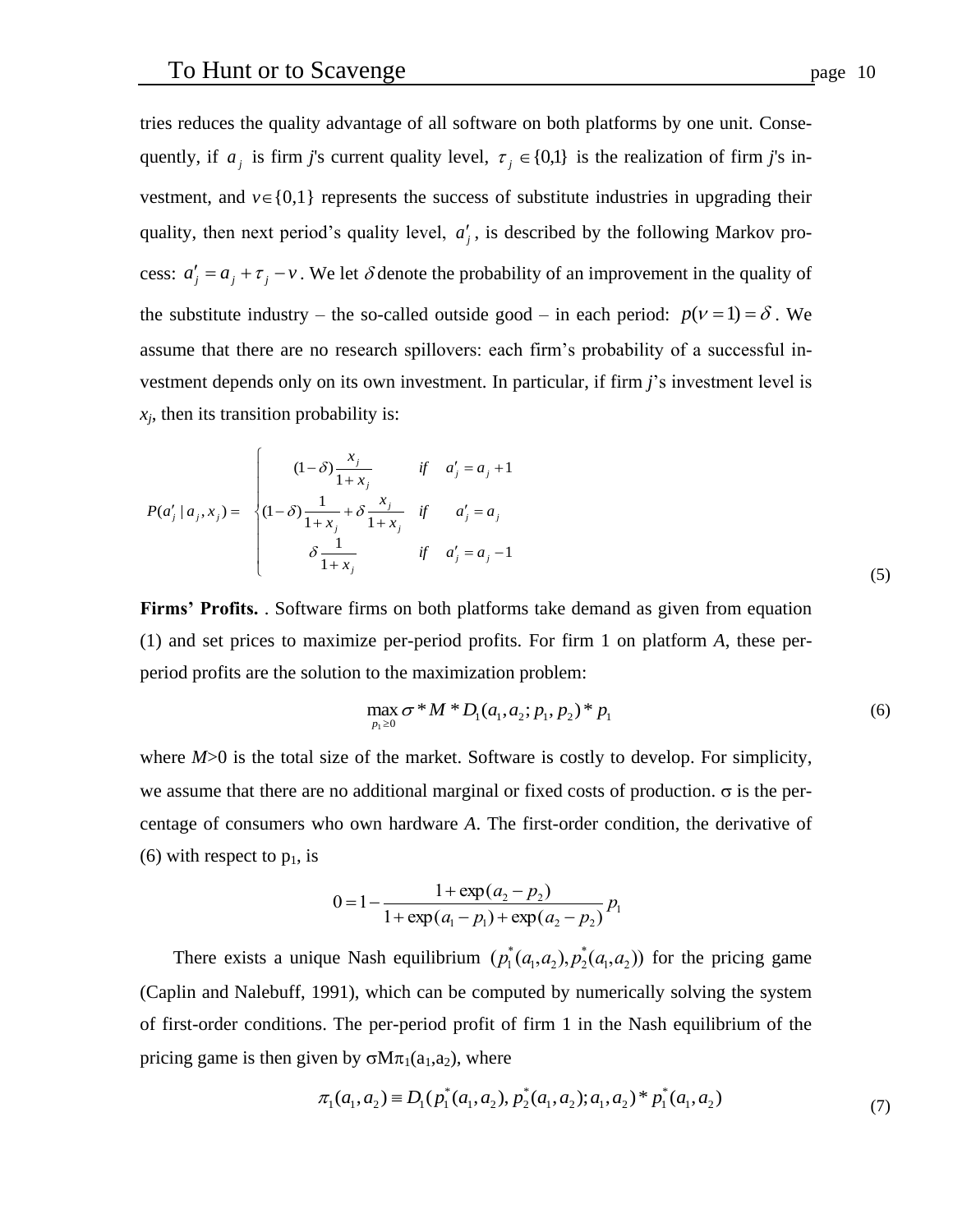is firm 1's profit per consumer. Equation (7) relates the measure of competitive advantage of Adner and Zemsky (2006) to those of other contributors to the literature, such as Porter (1985): profits depend on willingness to pay which can be increased through additional value creation, namely investment in quality upgrades. However, due to competition, each firm can only appropriate part of this value created. Firms with superior value creation – quality – also have above average profits, at least on their platform.

Taking the state of the industry  $S = (\sigma, a, b)$  as given, incumbent software firms select optimal investment strategies by solving an intertemporal maximization problem. Firm 1 on platform A maximizes its expected future payoff,  $V_1^A(S)$ , by solving the following Bellman equation:

$$
V_1^A(S) = \sup_{x_1 \ge 0} \beta \left( \sum_{a',b'} V_1^A(S')P(a'_1 \mid a_1, x_1^A, \nu = 0)P(a'_2 \mid a_2, x_2^A(S), \nu = 0)P(b'_1 \mid b_1, x_1^B(S), \nu = 0)P(b'_2 \mid b_2, x_2^B(S), \nu = 0) \right) (1 - \delta) \left| E(\sigma') \right|
$$
\n
$$
+ \beta \left( \sum_{a',b'} V_1^A(S')P(a'_1 \mid a_1, x_1^A, \nu = 1)P(a'_2 \mid a_2, x_2^A(S), \nu = 1)P(b'_1 \mid b_1, x_1^B(S), \nu = 1)P(b'_2 \mid b_2, x_2^B(S), \nu = 1) \right) \delta
$$
\n(8)

where  $x_1^A$  is firm 1's investment on platform A.  $x_2^A$ ,  $x_1^B$  and  $x_2^B$  are defined similarly.  $P(\cdot)$ is given by equation (5), and  $E(\sigma'/S)$  is given by equation (4). The right-hand side of equation (8) consists of two parts: the profits from the pricing game in this period,  $\sigma M \pi_l(a,p)$ , and the expected discounted value of all future profits. The expected value of future profits depends on the state of the industry,  $S=(\sigma,a,b)$ , as well as on all active firms' investment levels.

Note that firms have to solve for optimal investments for all possible future states. This turns single one-period investment decisions into dynamic investment strategies over the infinite horizon. The expected value of future profits is the market value of the firm. As can be seen from the dependence of (8) on current and expected quality levels of all firms, a firm can only have sustained higher profits as compared to its competitors if it has superior value creation – in our model quality upgrades through investment – over time. This implies that relative market value of firms can be used to capture the idea of sustained competitive advantage as discussed by Besanko, et. al. (1997). So in our model strategy directly determines competitive advantage. Market value, however, only reflects

 $\overline{\phantom{0}}$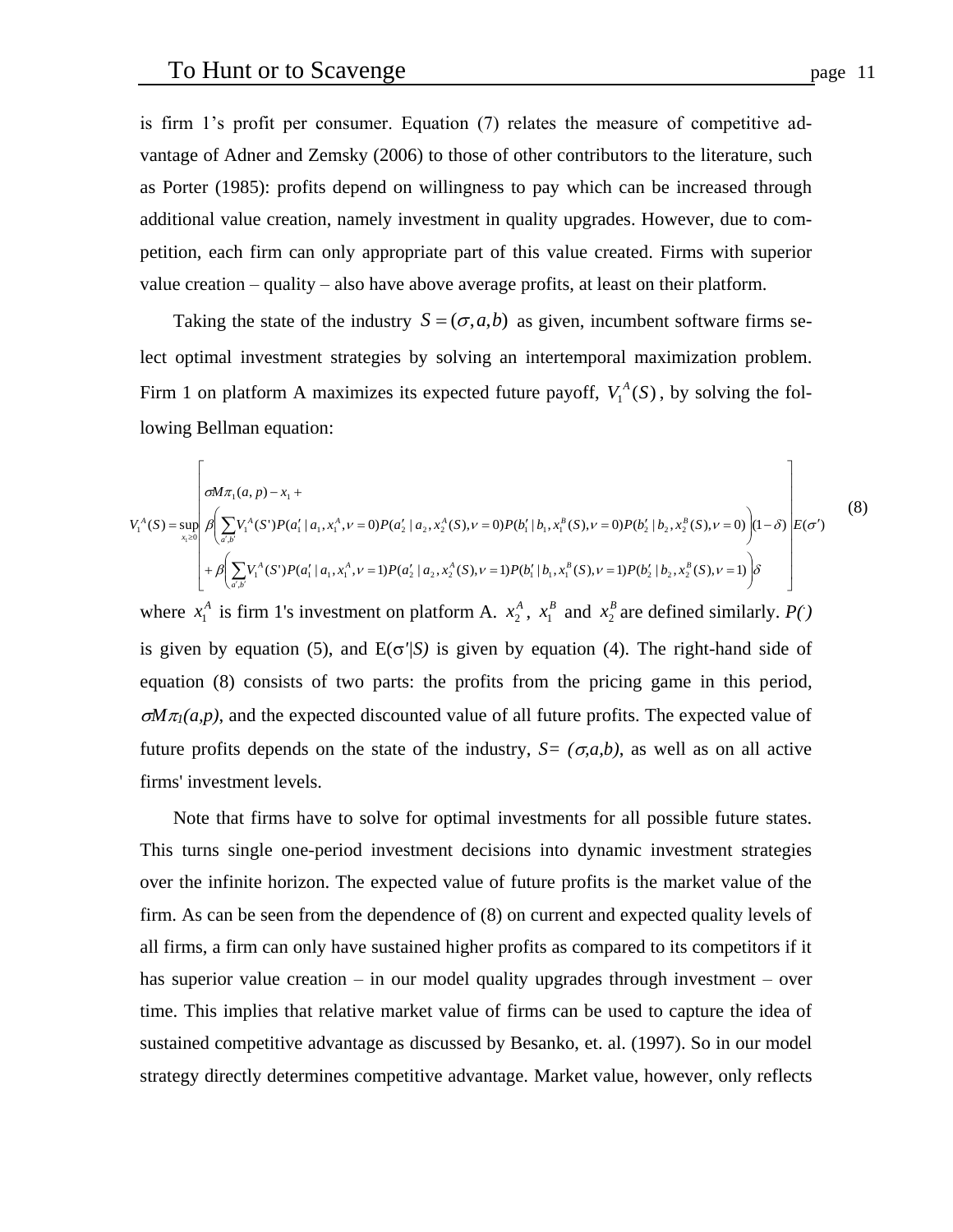the value creation that firms are able to capture. We get back to this point in the next section.

**Equilibrium**. Following the literature, we consider the Markov Perfect Equilibrium (MPE) of the game (see Maskin and Tirole, 2001). Each period, firms simultaneously decide on their investment given the current state, *S*, and their future expectations. Investment strategies are defined for every state of the industry, regardless of how this state has been reached.

A *Markov Perfect Equilibrium* for the game described above is defined by

- Investment strategies  $x_j^k(\sigma, a, b)$  for *j*=1,2; *k*=*A*,*B* and every possible state  $(\sigma, a, b)$ .
- Value functions  $V_j^k(\sigma, a, b)$  for i=1,2; *k*=*A*,*B*, and every possible state  $(\sigma, a, b)$ .

Such that:

- (i) The strategies  $x_j^k(\sigma, a, b)$  are optimal given the value functions  $V_j^k(\sigma, a, b)$ .
- (ii) For every state  $S=(\sigma, a, b)$ , the value functions describe the present value of profits realized when both firms play the equilibrium strategies  $x_j^k(\sigma, a, b)$ .

A full formal equilibrium definition and the computational algorithm can be found in Markovich (2008).

#### **2.2.3 Parameterization.**

We use the following parameter values for the equilibrium computation. We assume a total of ten consumers in the market, i.e., M=10. Since our focus is on software, we normalize hardware prices  $P^A = P^B$  to be equal to zero. Market shares of platforms run from 0% to 100%, and are calculated in increments of 5%. We think of each period as one year and set the discount factor  $\beta = 0.92$ . Given these parameter values, software firms find it unprofitable to invest in quality upgrades, regardless of market structure, if they reach a quality level of *K*=6. Once a software firm has reached this quality level, it chooses not to invest at all. We therefore fix K at 6.

We will present all of the results with graphs. Since it is impossible to display our results for all possible value combinations of the model, we select intermediate starting values for the graphs: each platform starts with a market share of 50%, and the level of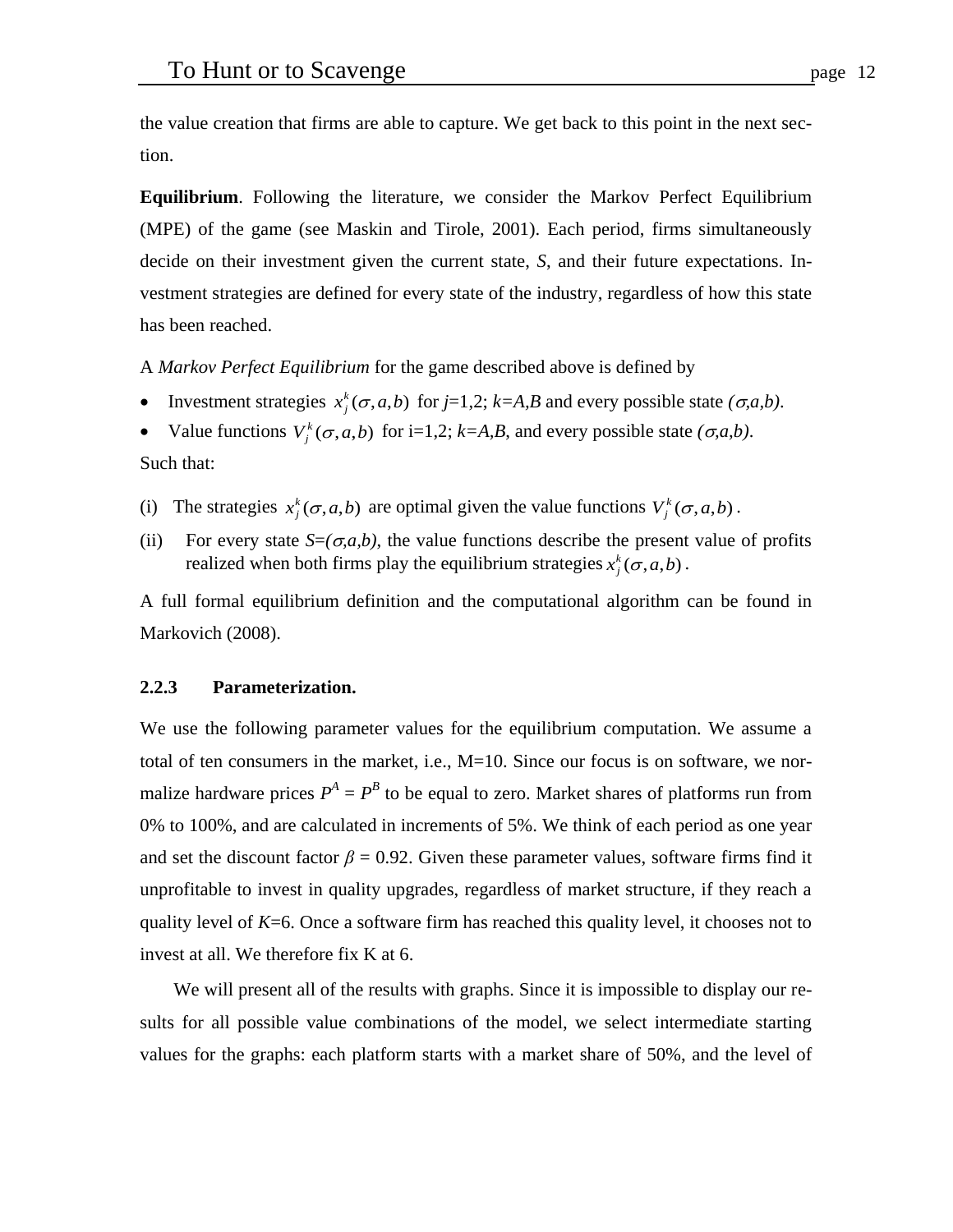outside competition,  $\delta$ , is also set to 0.5. Departing from these values only changes the relative magnitude of the effects, while the principle mechanisms stay the same.<sup>11</sup>

## **3. COMPETITIVE ADVANTAGE IN PLATFORM INDUSTRIES**

Various definitions of competitive advantage have been proposed in the literature (See Rumelt, 2003). In platform industries, identifying and categorizing firms with competitive advantage is even harder than in markets without platforms. We follow Besanko et al. (2000) and focus on value creation. In our model, firms create value through quality upgrades. Value creation relative to competitors has two dimensions: Quality leadership within- and across-platforms. We refer to the first as the firm's *competitive position* and denote the second as *platform position*.

Firms can be leaders or followers within their own platform, and can be operating on the leading platform or on the lagging platform. Clearly, the leading firm on the leading platform has a competitive advantage. The competitive position of the leading firm on the lagging platform or the lagging firm on the leading platform is not as clear. Consequently, we follow the international trade literature and distinguish between *overall competitive advantage* and *relative competitive advantage*. 12 Specifically, we define *overall competitive advantage* to be the case where the firm enjoys a leading competitive position as well as a leading platform position. A *relative competitive advantage* is then defined as the case where the firm enjoys only one type of leaderships—either within- or across- platform.

## **4. COMPETITIVE STRATEGY**

<u>.</u>

Given the dynamics in our model, leadership may be contested and firms' competitive and platform position may change. One might expect a firm whose leadership is contested to exercise a different strategy than that of a far ahead leader. More generally, one would expect a firms' competitive strategy to depend on the firm's type of competitive

<sup>&</sup>lt;sup>11</sup> Figures with other parameter values are available upon request from the authors.

<sup>&</sup>lt;sup>12</sup> The corresponding term in the international trade literature are absolute and comparative advantage. However, we avoid these terms to avoid confusion.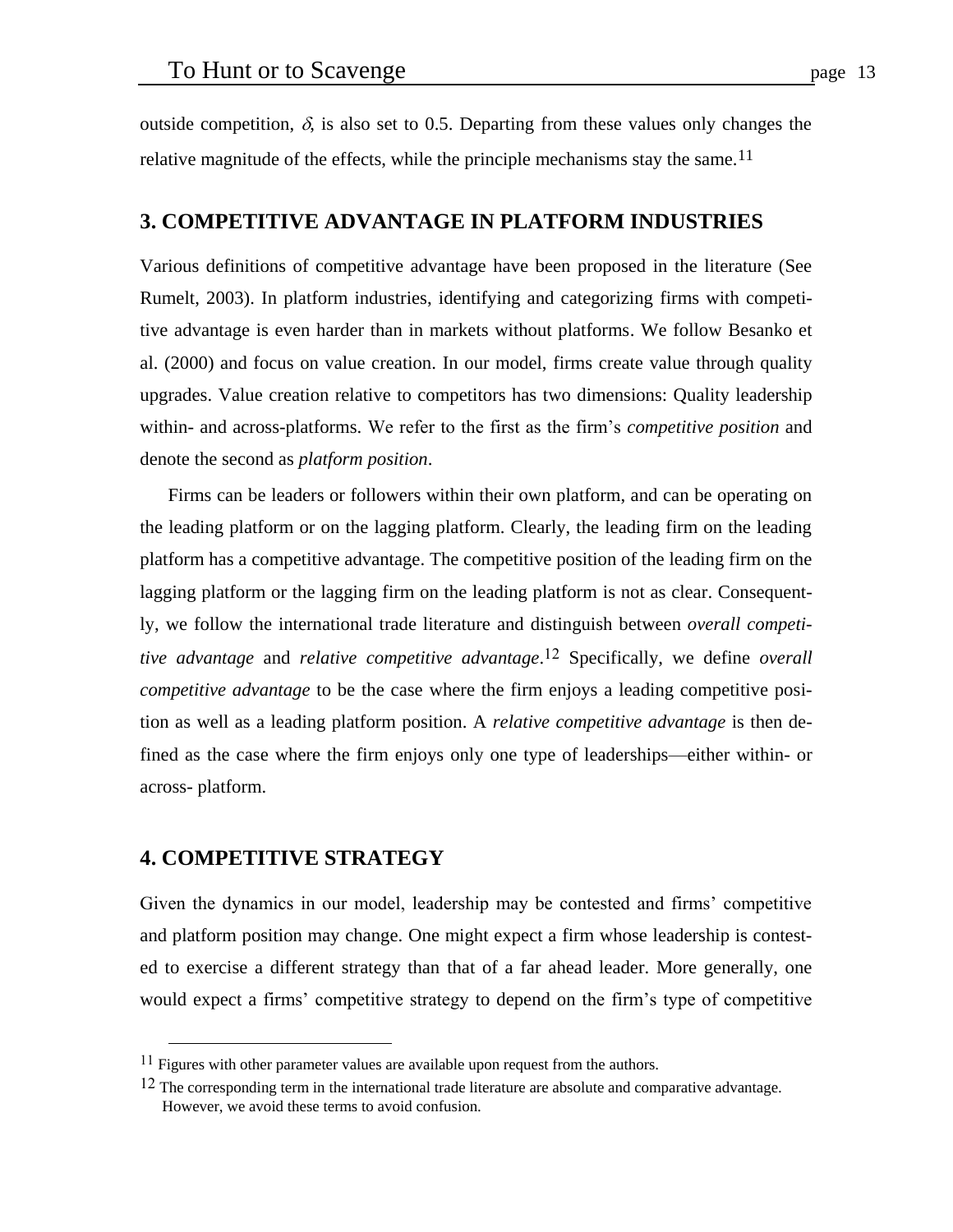<u>.</u>

advantage—overall or relative. In our model, competitive advantage is achieved through investment; thus, investment strategies are the firm's competitive strategies. We are interested in the dynamics of firms' optimal investment behavior given their position in the market. Therefore, we study firms' investment responses to their own successful quality upgrades, as well as their responses to a competitor's quality upgrade. From now on we always refer to the competitor on the same platform unless explicitly stated otherwise. We define a firm's *own-investment-response* to be the percentage change in the firm's investment given a one percent change in its own quality level.13 A firm's *crossinvestment-response* is the percentage change in a firm's investment given a one percent change in its competitor's quality level.

The previous literature focused on whether a follower invests more or less than the leader in the market (e.g., Grossman and Shapiro, 1987). In contrast, our analysis focuses on the effect of a firm's position on the firm's investment *response.* A firm can increase or decrease its investment in response to an own- or a cross- quality-upgrade. We call an increase in the firm's investment an *aggressive* response, and call a decrease in investment a *complacent* response. Next, we study how firms' responses depend on their competitive and platform position.

To study how competitive advantage and competitive strategy interact, we study possible quality combinations of firms on platform A, and fix the quality levels on platform B. In the context of our model, we measure platform position as the sum of qualities of the software compatible with a platform relative to this sum on the competing platform. We denote the difference between the two sums by  $\Delta$ -inter. We measure competitive position to be the firm's quality relative to the competitor on the same platform, and denote the difference between the two by  $\Delta$ -intra. We select all cases from our model that allow us to avoid corner solutions (where one or more of the firms has no incentive to invest) as much as possible. The quality combinations for all  $\Delta$ -intra and  $\Delta$ -inter that fulfill this criteria are displayed in figure A1 in appendix A. We set the quality level of both firms on platform B to 3, so the total quality level on platform B is equal to 6. Platform leadership

 $13$  Formally, responses in our calculations are elasticities. Since our model can only handle discrete changes in qualities, the percentage changes for the responses have been calculated based on unit changes. For example, an increase from quality 4 to quality level 5 represents a 25% change.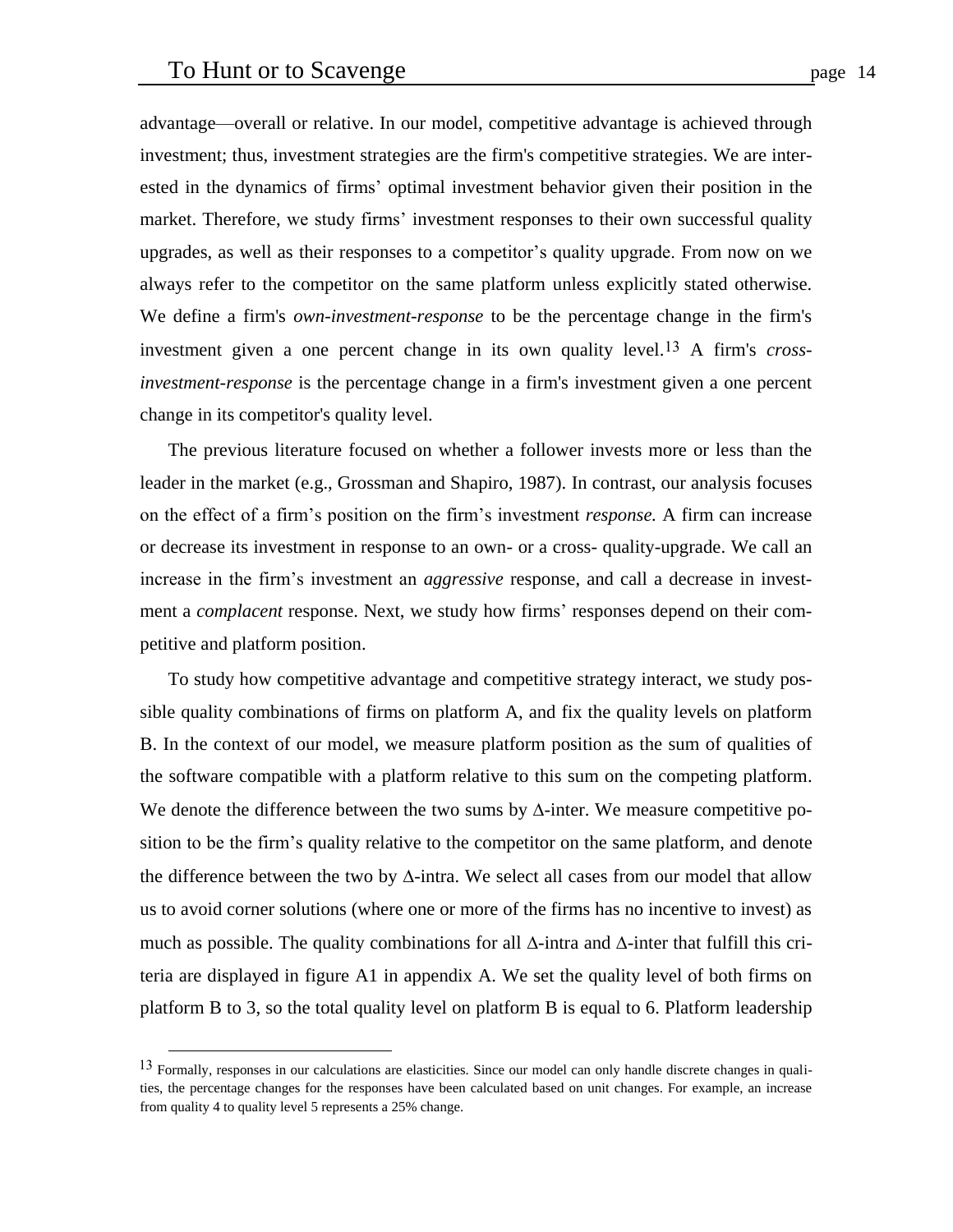is reflected in the areas where  $\Delta$ -inter is positive. If the firms on platform A, for example, assume quality levels 5 and 3, the sum of their qualities is 8, which leads platform B by two quality units and  $\Delta$ -inter = 2. If both firms on platform A assume a quality level of 1, platform A is behind and  $\Delta$ -inter = -4. Within platform leadership on platform A is reflected by a positive  $\Delta$ -intra. Using the same examples from above,  $\Delta$ -intra = 2 in the first example and  $\Delta$ -intra = 0 in the second. In appendix A, we provide a complete list of quality combinations for all  $\Delta$ -intra and  $\Delta$ -inter used in the graphs.

#### **4.1 The Effect of Own Success on Investment Responses**

Intuition suggests that if a firm lags behind, a successful upgrade should have a positive effect on firms' investment response, as a successful upgrade increases the probability of catching up and gaining competitive advantage. This should increase the firm's incentives to invest in quality upgrades prompting an aggressive response. In converse, one would expect the opposite effect in the case of a leading firm. A leader cannot win additional market share on its own platform – only from the other platform – and thus has low incentives to invest. Therefore, one would expect a leader to respond complacently and decrease its investment in response to its own quality increase. As the following figure reveals, our model delivers broad, but not universal, support for the intuition above.

Figure 1 plots firm 1's on platform A own- investment-responses as a function of its relative position in the market. In all figures below, the quality level of both firms on platform B is set to 3.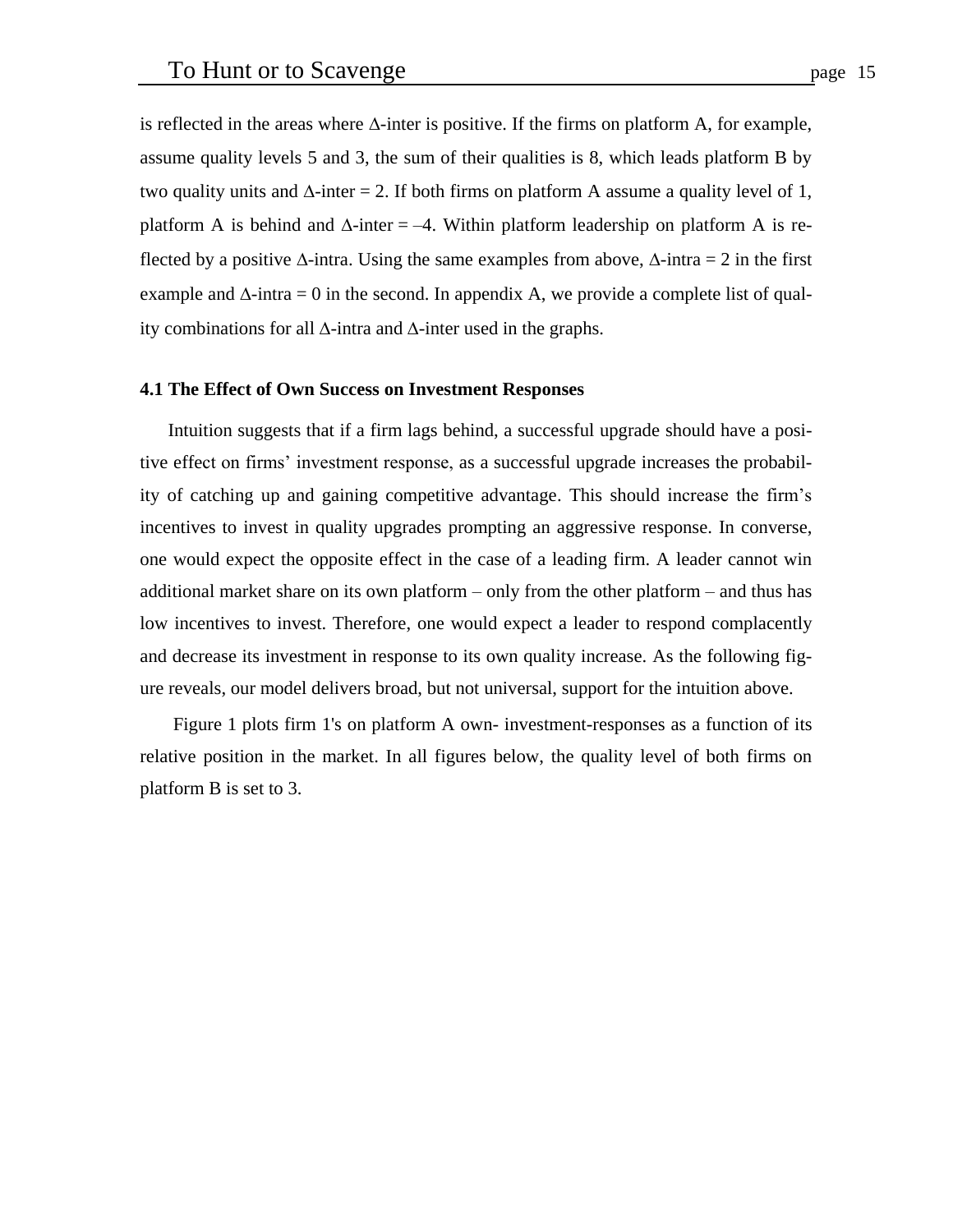

Figure 1: Own-investment-responses.

 $\boldsymbol{\Lambda}$ 

As figure 1 shows, the more firm 1 lags behind firm 2 ( $\Delta$ -intra < 0), the more aggressive its investment response to its own quality upgrade. A leader ( $\Delta$ -intra > 0), however, responds complacently only once its lead is large and secure. A leader with a small lead responds aggressively to an own upgrade—securing its advantage in the market. Thus, the numerical simulation of our model delivers our first empirically testable hypothesis:<sup>14</sup>

HYPOTHESIS 1: *The more a firm lags behind, the more aggressive (in terms of investment) it responds to a successful quality upgrade of its product.*

Firms that lag behind tend to respond aggressively in order to grab market share on their own platform, taking their platform position as given. Intuition suggests that firms may also choose to respond aggressively to an own quality upgrade in response to incentives coming from their platform position—on the leading platform in the hope to secure their platform's leadership, and on a lagging platform in the hope to catch up. Once their platform leads, firms may respond complacently as the marginal benefits from investment at this point is small. Following the same logic, firms may choose to respond complacently once they are on a lagging platform accepting their inferior position.

<u>.</u>

<sup>14</sup> In this paper, we focus on generating hypotheses that can be tested. Given the rich set of hypotheses the model generates, thorough empirical tests of our hypotheses are outside of the scope of this paper.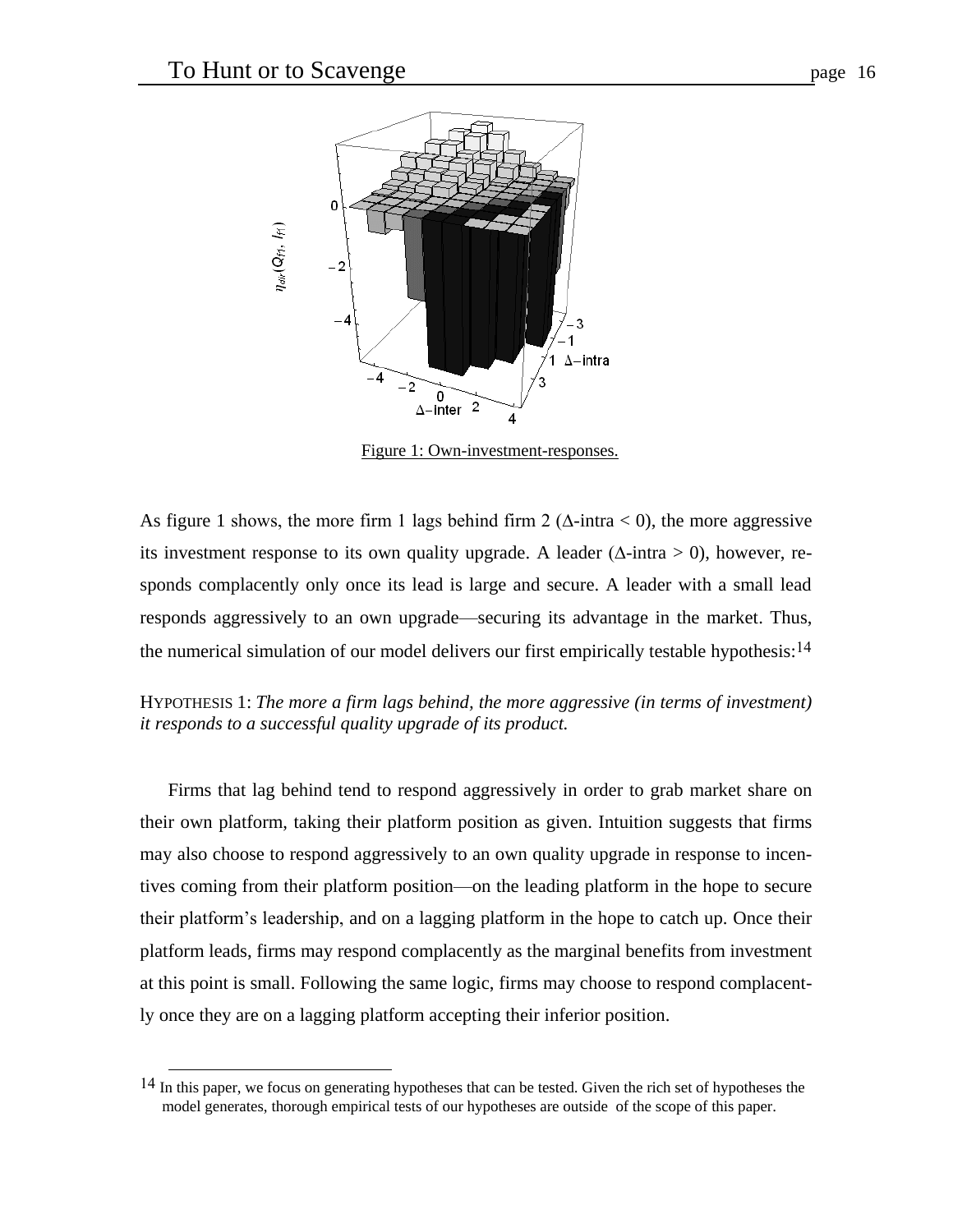Our results show that leadership makes you complacent: firms increase their investment as a response to an increase in their own quality only as long as they are facing a competitive threat. On the lagging platform far leaders *within* their platform become complacent. On the leading platform, even firms that lag behind become complacent (figure 1). Aggressive responses to an own increase in quality are strongest around ∆ inter = 0: when platform leadership is contested; They are weakest for  $\Delta$ -inter >> 0: when a platform has a far lead.

The discussion above suggests that in platform industries it is the *interaction* of competitive position and platform position that determines the optimal competitive strategy for firms. As long as there is no far leader within a platform, investment-responses are the strongest when platform's positions are close and thus firms compete for platform leadership. In this case the market is very competitive and small changes in quality levels have large effects on market shares. Firms increase investment aggressively to gain platform leadership and enhance the attractiveness of their platform. Once their platform is ahead or behind, incentives are lower—the effect of changes in quality on attractiveness to consumers and market share is smaller. Investment-responses get smaller and may even become negative.

#### **4.2 The Effect of a Competitor's Success on Investment Responses**

Figure 2 plots the cross- investment-responses of firm 1 on platform A as a function of its relative position in the market, that is, the firm's response to a quality upgrade by the competitor on the same platform.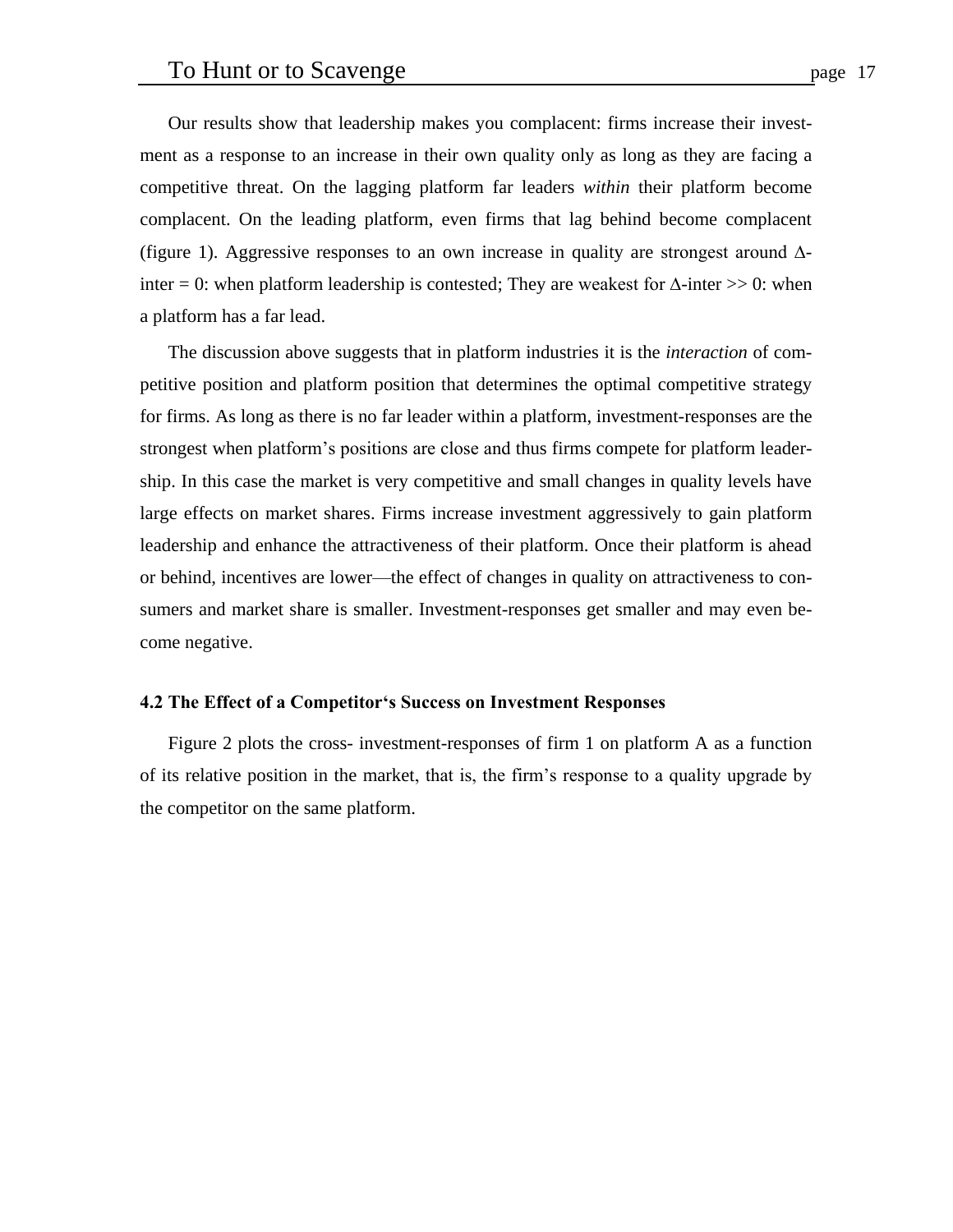1



Figure 2: Cross-investment-responses

For the cross-investment responses we find surprising results: The common belief that firms, and in particular leaders, should respond aggressively to an upgrade by their competitors is rarely found to be the optimal competitive strategy. Investment responses to a quality upgrade by the competitor depend more on platform position than on competitive position. In particular, in most cases, responses are complacent: a successful quality upgrade of a competitor discourages investment. Responses are aggressive only when firms see the possibility to contest platform leadership, and the response is the strongest for lagging firms on the *lagging* platform—firms with overall competitive disadvantage.<sup>15</sup> The intuition behind this result is as follows: Consider a lagging firm on a lagging platform. If the leading firm on this platform successfully upgrades its quality, two opposing effects happen simultaneously: (1) the lagging firm loses market-share within the platform, which reduces its incentive to invest; and (2) the platform's position overall gets stronger. If a platform improves its position, it increases its survival probability and future profit opportunities for all firms on the platform; thus, it amplifies all firms' incentives to invest, including those of the lagging firm. 16 When contesting platform leadership gets within reach of the lagging platform, the second effect dominates the first.

<sup>15</sup> Leadership on the reference platform is contested by construction, since we fixed both its firms' qualities at level three.

<sup>&</sup>lt;sup>16</sup> In accordance with the previous literature in economics, Markovich and Moenius (2009) label the second effect as the *network effect* - the change in a platform's market share driven by an increase in the quality level of one of its firms.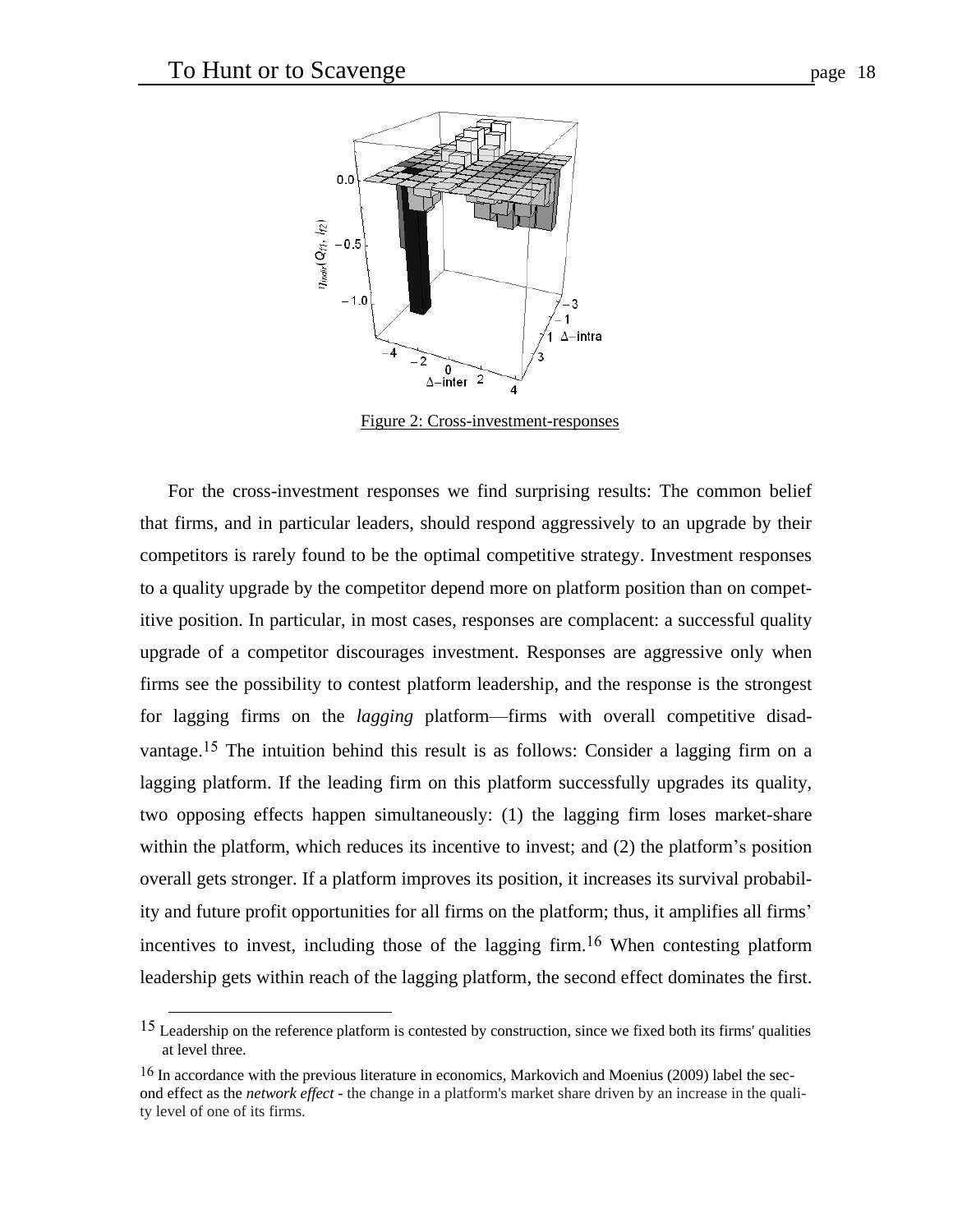Under these conditions even the lagging firm responds aggressively and increases its investment. Now consider the same situation on the leading platform: The same two effects area at work, however, as we have seen in the discussion of the own effects, the more one firm gets ahead, the less aggressive it becomes. The same is true for platforms: the strengthening of the platform position *reduces* incentives to invest for both firms on the leading platform, so aggressive cross-investment responses are more prevalent on the lagging platform.

Firms on far leading platforms always respond complacently to an increase in their competitor's quality on the same platform. Firms on lagging platforms respond complacently if their relative contribution to gaining platform leadership is less valuable than the contribution of their competitor on the same platform, which is generally the case when they are the within-platform leader. Since platform position is the dominant contributor to long-term profits, competitive behavior within platform is mainly determined by platform considerations. Consequently, firms respond complacently to an upgrade by the competitor on the leading platform as well as on the far lagging platform. However, the closer we get to contesting platform leadership the more important the same two basic forces – loss of within platform market-share, gain in platform market-share – are at work, but at different strengths. As can be seen in figure 2, the more secure the platform leadership, the lower the chance to benefit from additional market-share, the lower the incentive to invest and the more complacent firms get in response to a competitor's quality upgrade. If the platform is leading, both the loss of within platform market share and the gain of platform market share foster complacency, regardless of whether a firm is leading or lagging within the platform. If the platform is lagging, both the loss of within platform market share and the gain of platform market share favor aggression. While complacency still dominates, it is less pronounced on the lagging platform.17 Thus, market share effects are countering each other for firms on the lagging platform while they are aligned for firms on the leading platform, resulting in a stronger tendency to complacency on the leading platform. The following hypothesis summarizes these results.

<u>.</u>

 $17$  The difference of these cross-effects between platform leaders and followers can be seen by the lighter grey shades on the lagging platform, which indicate higher or less negative values for *η* in figure 2.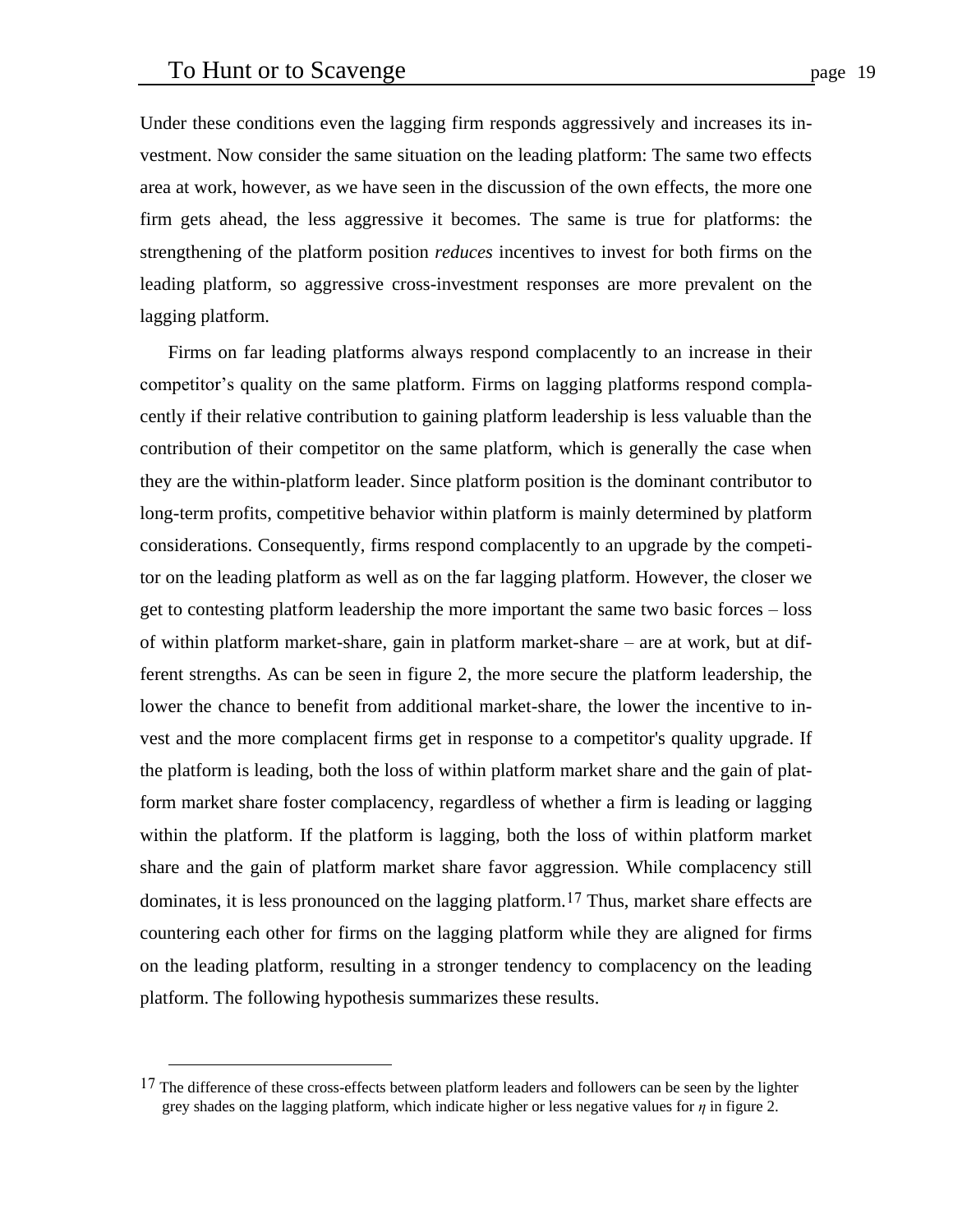HYPOTHESIS 2: *Firms' competitive strategy is determined by the interaction of competitive position and platform position:*

*(a) Platform position has an inverted U-shaped effect on firms' response to a competitor's increase in quality—it increases incentives to invest for firms on the lagging platform, but decreases them for firms on the leading platform.*

*(b) Competitive position determines the potential and size of investment incentives from platform position: followers are more aggressive than leaders, close contestants on a lagging platform attack a competing platform earlier than distant ones; they also get complacent earlier than distant ones after winning platform leadership.*

# **4.3 A Taxonomy of Competitive Strategies**

The analysis above isolated the firm's response to an own and a competitor's upgrade. We now investigate the interaction of these two upgrades—i.e., a change in a firm's competitive position. Given firms' own- and cross-investment-responses, the matrix below identifies the optimal competitive strategy for firms in platform industries.

```
An increase in your competitor's
quality makes you …
```

|                                                        |            | Aggressive                                                                                                                                                                                                                                                                                       | Complacent |  |
|--------------------------------------------------------|------------|--------------------------------------------------------------------------------------------------------------------------------------------------------------------------------------------------------------------------------------------------------------------------------------------------|------------|--|
| An increase in your<br><b><i>own</i></b> quality makes | Aggressive | Pack Hunter                                                                                                                                                                                                                                                                                      | Lone Wolf  |  |
| $\overline{V}$ ou                                      | Complacent | Puppy Wolf                                                                                                                                                                                                                                                                                       | Scavenger  |  |
|                                                        |            | $\mathbf{m}$ and $\mathbf{m}$ and $\mathbf{m}$ and $\mathbf{m}$ and $\mathbf{m}$ and $\mathbf{m}$ and $\mathbf{m}$ and $\mathbf{m}$ and $\mathbf{m}$ and $\mathbf{m}$ and $\mathbf{m}$ and $\mathbf{m}$ and $\mathbf{m}$ and $\mathbf{m}$ and $\mathbf{m}$ and $\mathbf{m}$ and $\mathbf{m}$ and |            |  |

Table 1: Competitive Strategies

We call a firm that responds aggressively both to its own upgrade and its competitor's upgrade a "Pack Hunter". This is the case when incentives are aligned and both firms seemingly "work together" to improve the relative position of their platform. We call a firm that seeks to get ahead by itself a "Lone Wolf." A "Lone Wolf" firm is encour-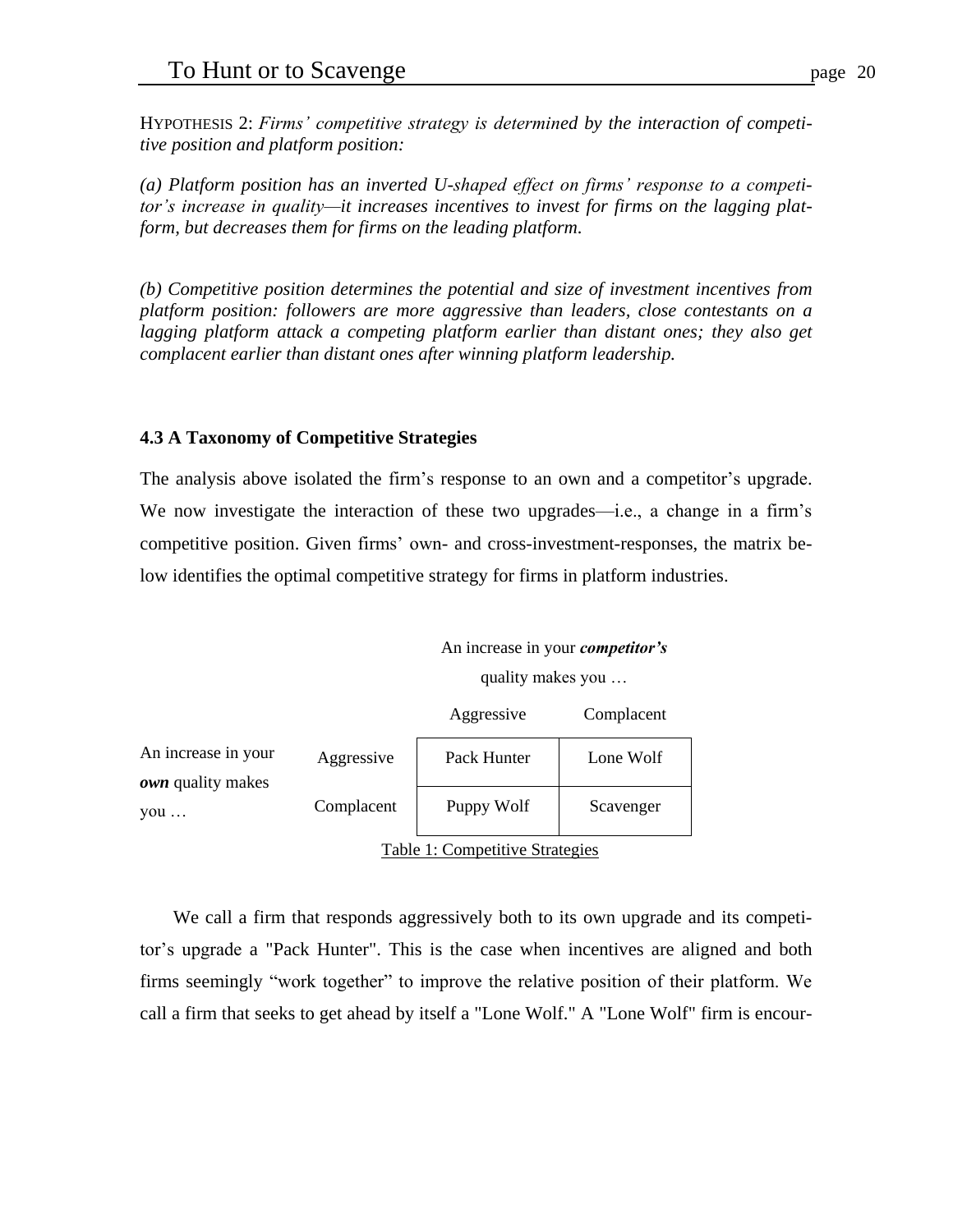aged by its own success and discouraged by the success of competitors.<sup>18</sup> A "Puppy Wolf" firm seeks to keep the current distance from its competitors: Thus, it reacts aggressively to a competitor's upgrade and complacently to its own quality upgrade. Finally, we call a firm that finds it optimal to seize current profits and is neither encouraged by its own nor by its competitors' success a "Scavenger." As discussed above, firms' strategic behavior depends on their competitive position and their platform's position. Based on the results of our numerical simulations, Figure 3 plots the different types of competitive strategies for a firm as a function of this firm's competitive and platform position, which jointly constitute the firm's type of competitive advantage.



Figure 3: Competitive- and Platform- Position and Optimal Competitive Strategies

Strategies are most aggressive when platforms are of similar strength and either firms are of similar strength, or one firm lags behind. In this case, firms on the same platform behave as "Pack Hunters": They act as if they join forces<sup>19</sup> and invest aggressively in order to strengthen their platform position. A firm behaves as a "Lone Wolf" when it is either hungry or threatened: This is usually the case when it needs to sustain its relative compet-

<u>.</u>

<sup>&</sup>lt;sup>18</sup> Note that the Lone Wolf corresponds to the behavior found in the typical R&D literature; e.g., Grossman and Shapiro (1987).

 $19$  By "join forces" we do not refer to any type of collusive behavior, but rather think about the case where all firms on the platform are motivates by the same aim—increasing the platform's attractivenes.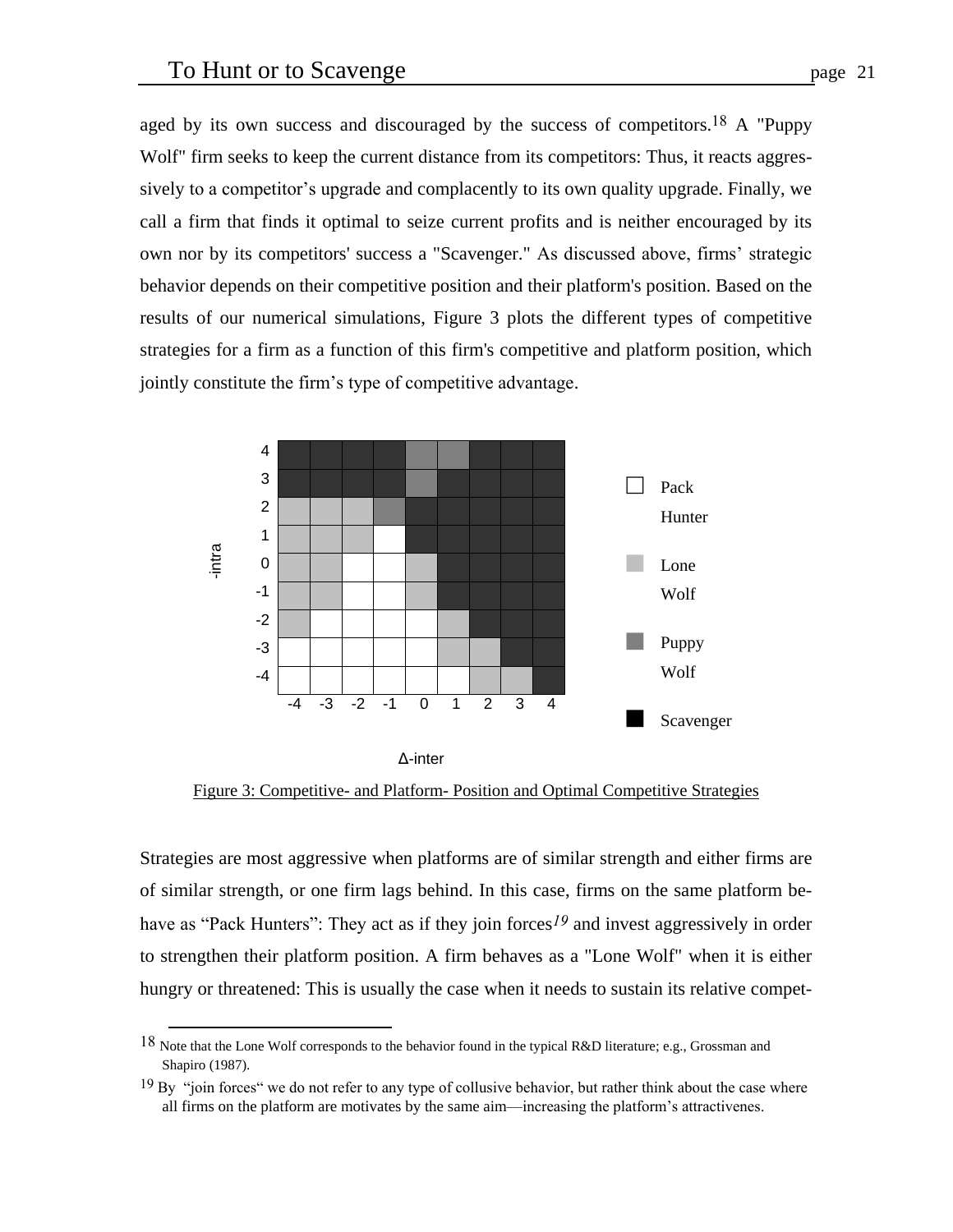itive advantage, either as a leader on a lagging platform or as a follower on a leading platform.

"Scavengers" are firms with little incentives to upgrade the quality of their software. For example, a firm with an absolute competitive advantage has no incentive to further increase its investment as long as it is not jeopardized by neither its competitor nor by the other platform; the firm thus prefers to hold onto most of its profits instead of reinvesting them. When the Scavenger is a leading firm on the lagging platform, it cannot win against the competing platform alone. Consequently, it just "feeds" on whatever market share its platform already has. Finally, the "Puppy Wolf" is a far within-platform leader on a contested or a contesting platform. In this case, any catch-up of the lagging firm increases the chance to either win or sustain platform leadership: The "Puppy Wolf" on the lagging platform becomes more aggressive due to the chance of winning platform leadership, while increased safety on the leading platform makes the "Puppy Wolf" more complacent.20

HYPOTHESIS 3: *Strong competition across platforms aligns incentives of firms on the same platform to invest aggressively—firms seemingly "work together" to improve their platform position. Once platform position is determined, firms focus more on enjoying or improving their competitive position within the platform.*

## **4.3 Robustness**

<u>.</u>

How do optimal strategies change when platform market shares or the speed of innovation, for example through faster quality upgrading of the potential substitute products change? We analyze this in the context of nine possible scenarios, where we compare our reference case with slower and faster outside competition as well as a larger or smaller platform market-share. We simulate the model for those scenarios where we set the probability of a one-step quality displacement by the outside good,  $\delta$ , to 0.1, 0.5, and 0.9. We analyze strategies for initial market shares  $\sigma = 25\%$ , 50% and 75%. The results are displayed in figure 4.

 $20$  The matrix is not perfectly symmetric since the quality levels on the other platform are fixed at (3,3), thus changes in competitive and platform position have asymmetric influence on leaders and followers. This also reminds us that all strategies may be played at different strength. See the discussion in the previous section for details.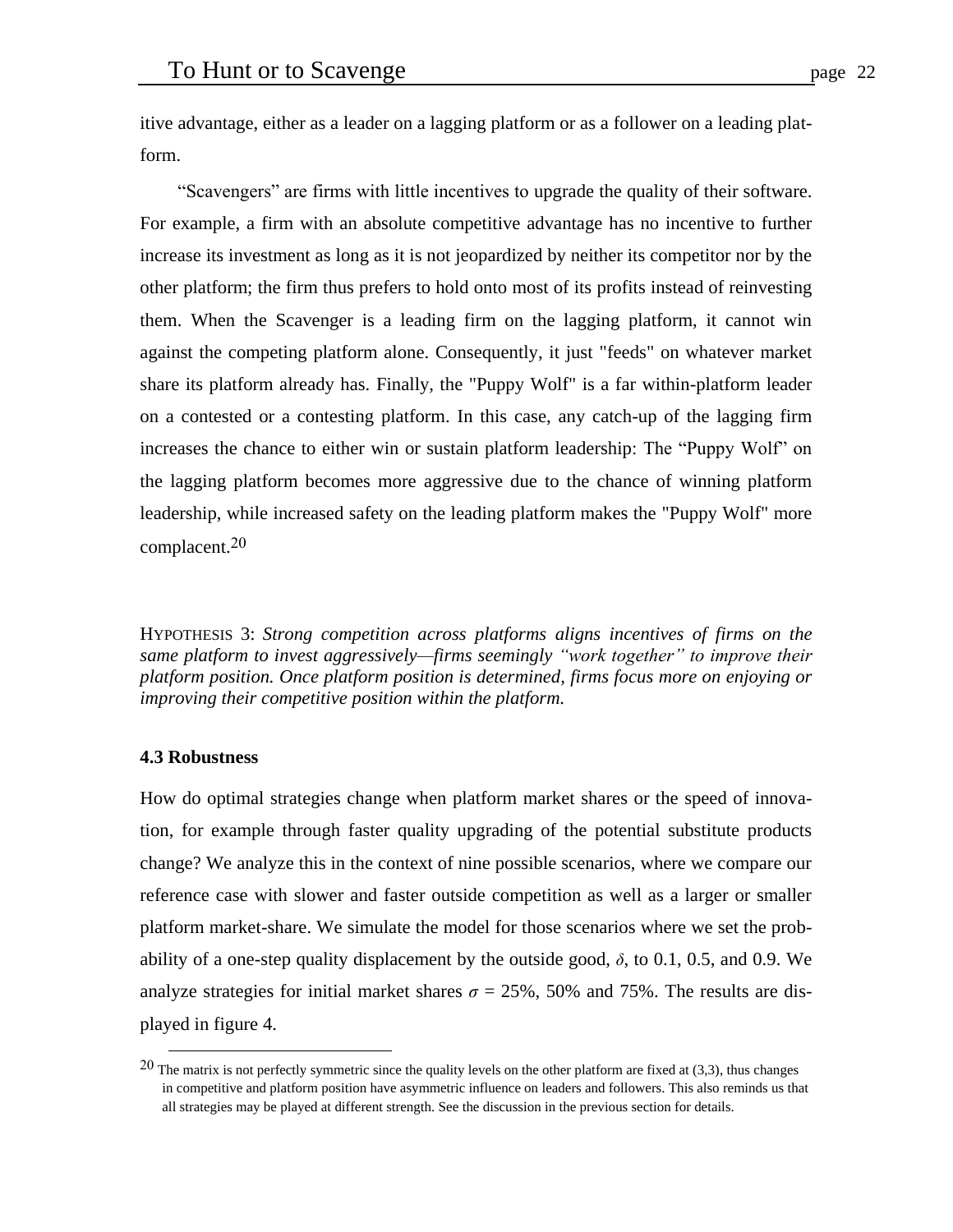

Figure 4: Competitive- and Platform- Position and Optimal Competitive Strategies-Robustness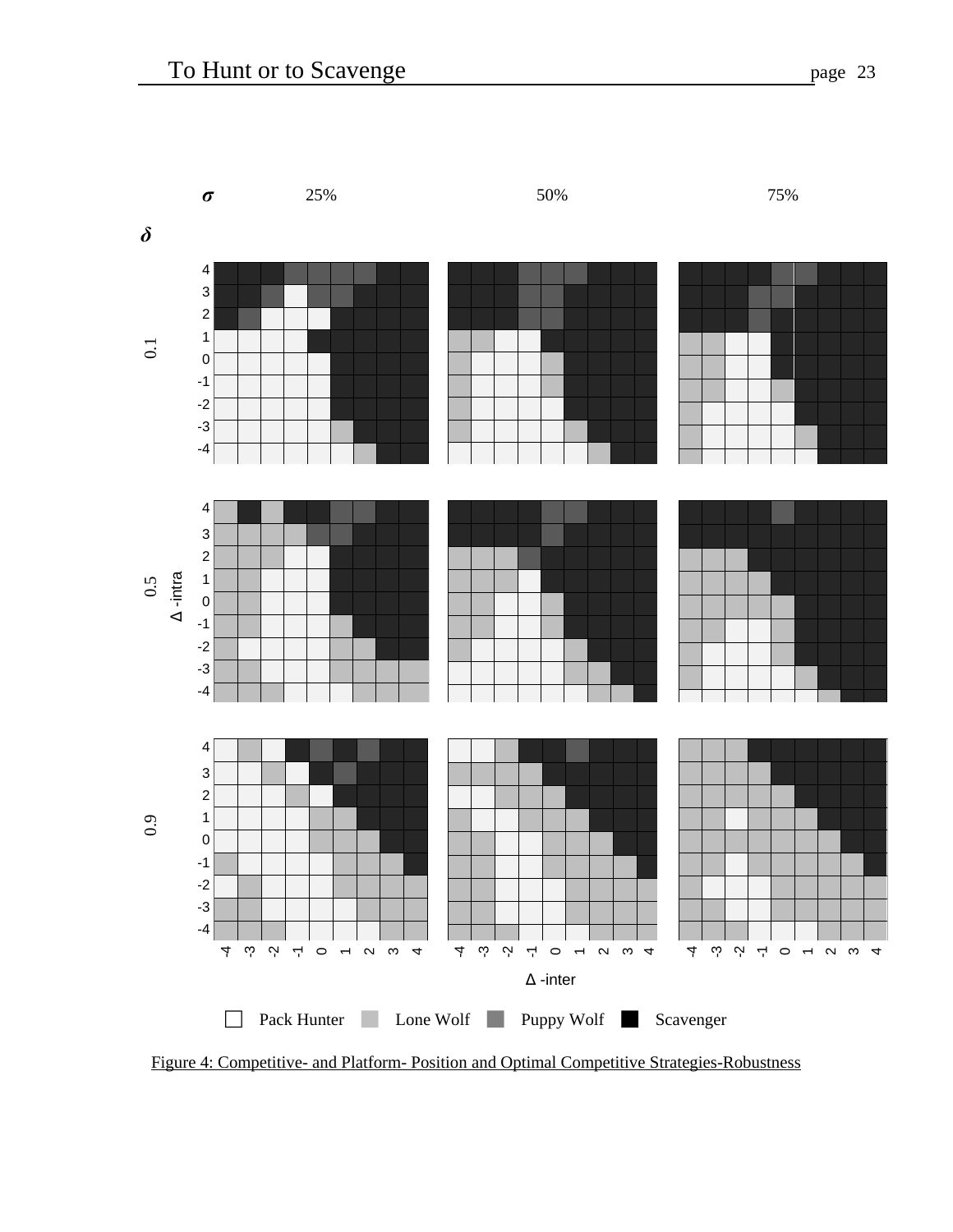The comparison across the nine panels in figure 4 shows that innovative pressure from substitute industries and initial market-share determine how frequently our four animals appear in our platform competition. Independent of the pressure from substitute industries, an increase in the platform's market-share  $\sigma$  leads to more complacency: packhunters, our most aggressive animals, turn into lone wolves, puppy wolves or even scavengers, our least aggressive animals. Lone wolves and puppy wolves also transition into scavengers. Overall, our model predicts a shift towards complacency with an increase in initial (or already achieved) market share. This is analogous to the tendency of leadership leading to complacency.

Similarly, but not quite as uniform, we observe an increase in aggressiveness as pressure from substitute industries increases, represented by an increase in  $\delta$  in our model. However, while a decrease in market-share increased both aggressiveness and quasicooperative behavior, an increase in outside pressure reduces the amount of apparent cooperation. In terms of our animal strategies, the animal most prevalent when pressure is high is the lone wolf, a rare species when innovative pressure is low. When outside pressure is low, survival is not the issue: variety is the likely ultimate outcome (Markovich 2008). So firms focus on platform dominance to maximize profits. Any contribution to dominance  $-$  a firm's own or from its competitor  $-$  is thus welcome and makes the packhunter thus a frequent appearance. If outside pressure to innovate is high, only one's own successful quality upgrade is sufficient to ensure firm survival. For firms at low quality levels ( $\Delta$  –intra <0) platform survival is thus of secondary importance and they only respond aggressively in response to their own success. Thus, firms on the path to potential exit adopt a "Lone Wolf" strategy. Firms with high quality levels on lagging platforms, though, see their own survival probability and that of their platform improve through their own and their competitor's quality upgrade, thus they act as pack hunters. Once their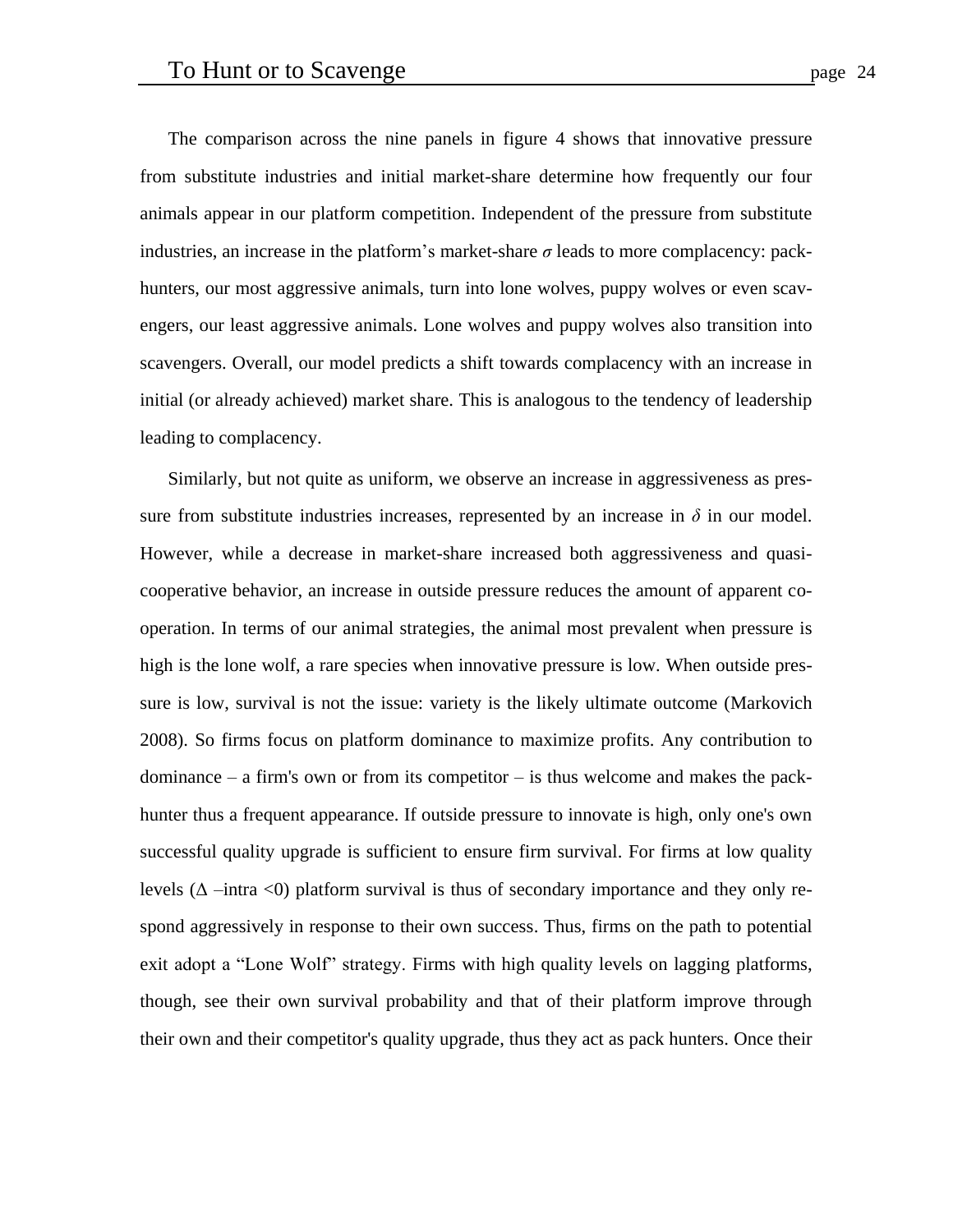platform gained leadership, they fight for the market share on the platform. Only if they are far ahead and leading will they turn to scavengers.

In the literature on patent races, competitors without attachment to platforms mostly resemble the behavior of lone wolves. Introducing platforms not only brings about three more animals, at least in our model it also gives the lone wolf a rather minor role, only prevalent when innovative pressure is high.

# **5. DISCUSSION**

In our model, innovative pressure from substitute industries and the type of competitive advantage a firm enjoys determine the choice of competitive strategy the firm should employ. Furthermore, the firm's type and degree of competitive advantage conveys when the firm should change its strategic response and become more or less aggressive. For example, if innovative pressure is not too high and a firm enjoys an overall competitive advantage, our results suggest that to maximize shareholder value the firm should enjoy profits from its past investments and reinvest moderately. Arguably, while Microsoft still enjoys the "Scavenger" position for some of its products (like its operating system), AMD's aggressive investment, for example, has pushed Intel toward being a "Lone Wolf" in an effort to sustain its leadership.

We also find that firms on the lagging platform will more eagerly "work together" than firms on the dominant platform as long as quality differences across platforms are small; that is, as long as they can contest the leading platform. Moreover, firms on the lagging platform will also more eagerly invite competition in order to beat the dominant platform, while firms on the dominant platform will try to monopolize the market. For example, the large investments by application developers on the Android platform are also motivated by these firms' efforts to challenge the leadership of the iOS platform.

This last result fits well with Brandenburger and Nalebuff (1997) view of coopetition—firms on the same platform compete for with-in platform market share, yet cooperate in their effort to sustain their platform's lead or challenge the leading platform. Our results provide the conditions under which this strategy is optimal for a firm to achieve or sustain its competitive advantage.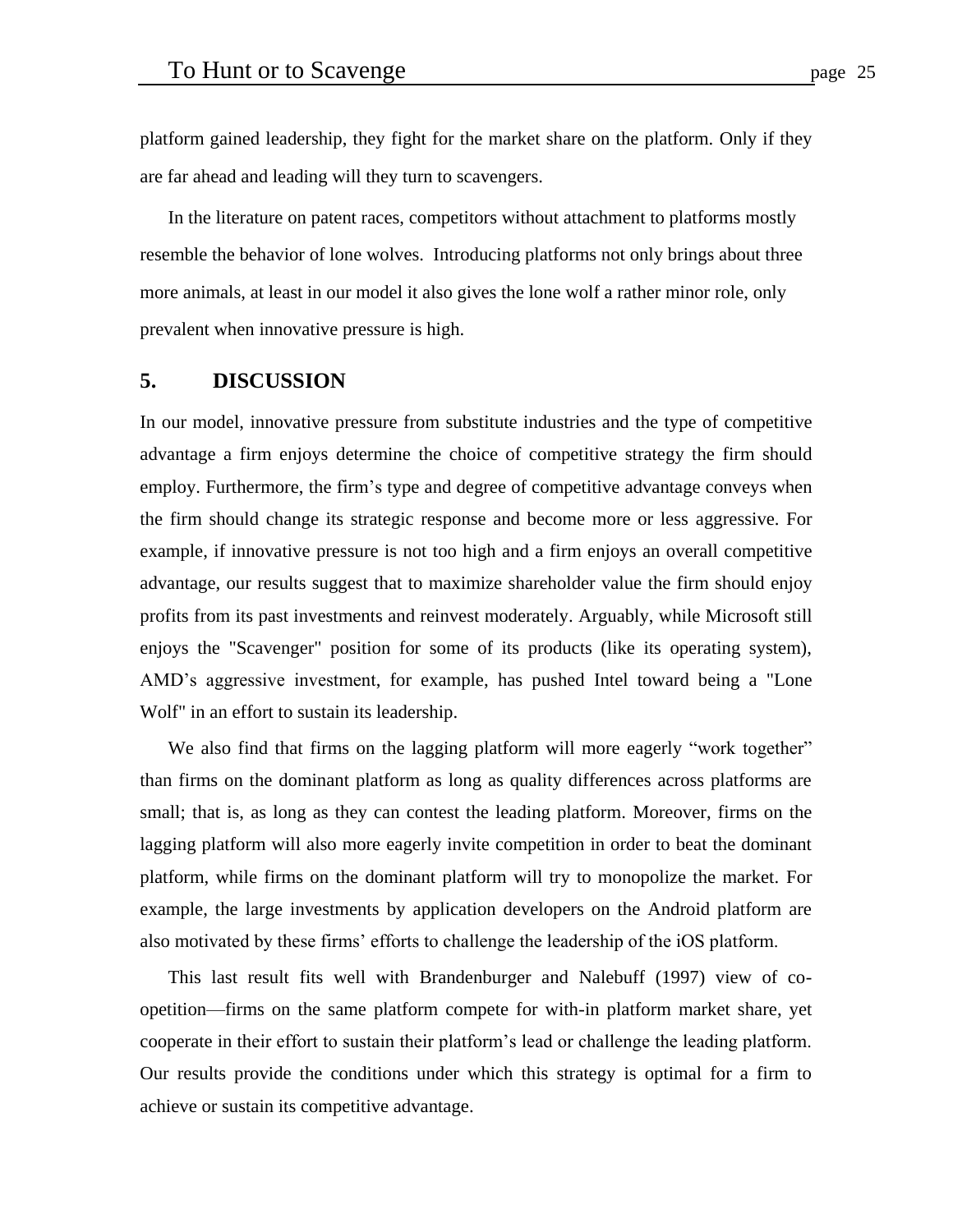# **6. CONCLUSION**

We study how the existence of competing platforms influences competitive advantage and competitive strategy in the form of investment in quality upgrades. We find that investment behavior is driven by competition across platforms as well as competition between firms on the same platform. At any point in time, past value creating activities determine a firm's current competitive advantage. The nature of the competitive advantage that a firm has achieved, manifested in its own or its platform's leadership position, then determines which one of four competitive strategies the firm should choose: If platform leadership is not contested, the "Lone Wolf" strives to achieve leadership within its platform. Once within-platform leadership was achieved, the "Scavenger" lives off past success and takes profits. If platform leadership is at stake, joining forces as "Pack Hunters" is optimal for roughly equally strong competitors to either win or defend platform leadership. Finally, only a far leader can afford to act as a "Puppy Wolf" that keeps the distance to competitors and simultaneously contributes to winning platform leadership.

Competitive strategy may look different if software firms can produce for both platforms, only facing an adaptation cost. Hardware upgrades may introduce additional uncertainty, again changing optimal strategy choice. Differences in firm specific resources across platforms may further alter the picture. While we believe that we address the most salient issues of competitive strategy in the presence of indirect network effects, we intend to investigate some of these additional issues in our future research.

## **REFERENCES**

- Adner, R. and P. Zemsky, 2006, "A Demand-Based Perspective on Sustainable Competitive Advantage," *Strategic Management Journal*, 27: 215-239.
- Besanko, D., D., Dranove, M., Shanley and S. Schaefer, 2000, "Economics of Strategy," 3rd Edition, Wiley.
- Brandenburger, B. and B. Nalebuff, 1997, "Co-opetition," Broadway Books.
- Bresnahan, T. and S. Greenstein, 1999, "Technological Competition and the Structure of the Computer Industry," *[The Journal of Industrial Economics](http://www.stern.nyu.edu/~jindec/)*, 47(1): 1-40.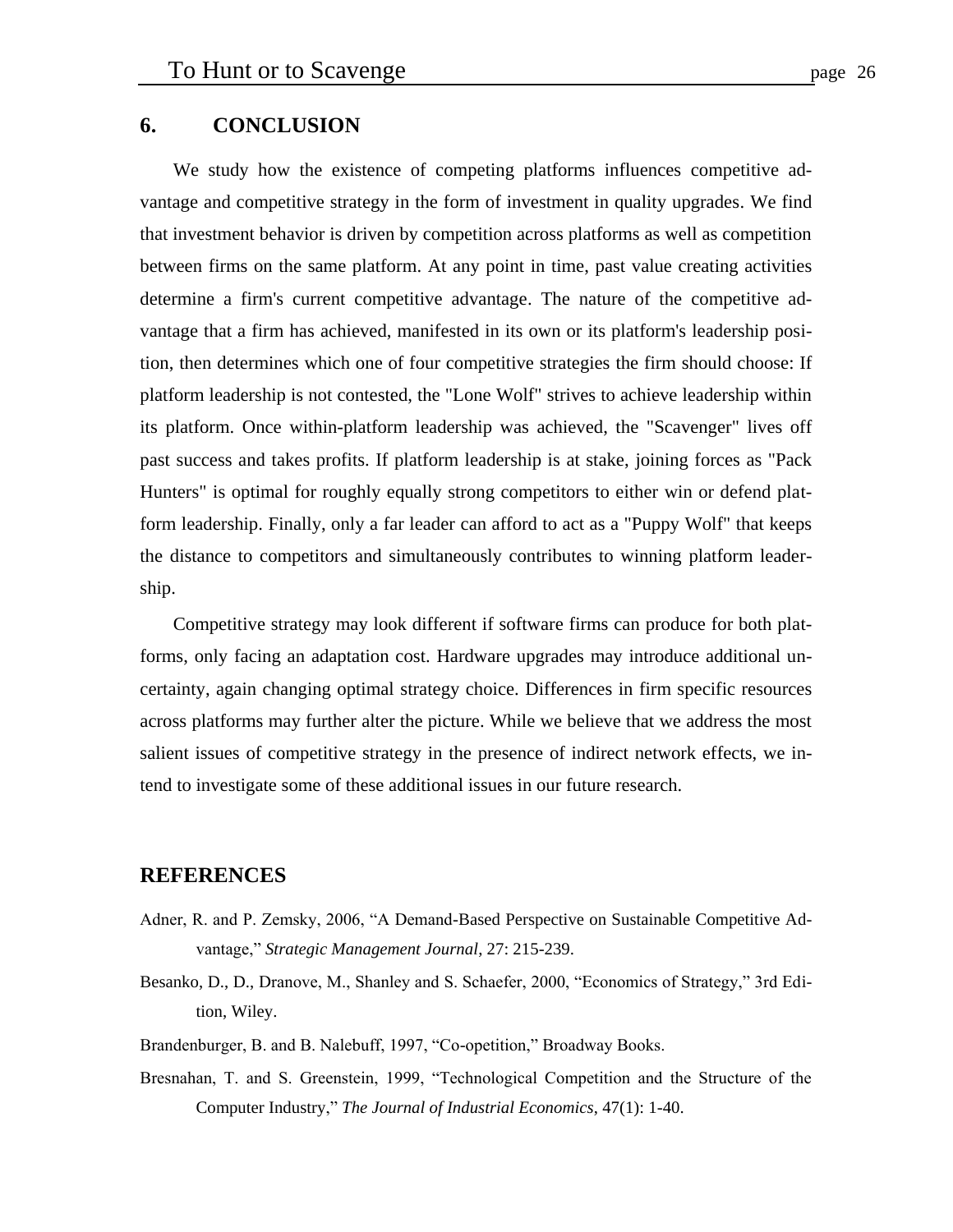- Caplin, A. and B. Nalebuff, 1991, "Aggregation and imperfect competition: On the existence of equilibrium," *Econometrica,* 59(1): 26-59.
- Church, J., and N. Gandal, 1992, "Network Effects, Software Provision, and Standardization," *Journal of Industrial Economics*, 40(1): 85-104.
- Ericson, R. and A. Pakes, 1995, "Markov-perfect industry dynamics: A framework for empirical work," *Review of Economic Studies*, 62(1): 53-82.
- Farrell, J., and G. Saloner, 1985, "Standardization, and Variety'', *Economic Letters*, 20(1): 71-74.
- Farrell, J., and G. Saloner, 1986, "Installed Base and Compatibility: Innovation Product Preannouncements, and Predation," *American Economic Review*, 76(5): 940-955.
- Gawer, A. and M. Cusumano, 2002, *Platform Leadership*, HBS Press.
- Grossman, G. and C. Shapiro, 1987, "Dynamic R&D Competition," *Economic Journal*, 97(386):372-387.
- Katz, M. and C. Shapiro, 1985, "Network Externalities, Competition and Compatibility," *American Economic Review*, 75(3): 424-440.
- Lippman, S. and R. Rumelt, 1982, "Uncertain imitability: An analysis of interfirm differences in efficiency under competition," *Bell Journal of Economics*, 13: 418-438
- Markovich, S., 2008, "Snowball: A Dynamic Oligopoly Model with Indirect Network Effects," *Journal of Economic Dynamics & Control*, 32: 909-938.
- Markovich, S. and J. Moenius, 2009, "Winning While Losing: Competition Dynamics in the Presence of Indirect Network Effects," *International Journal of Industrial Organizati*on, 27: 346-357*.*
- Maskin, E. and Tirole, J. 2001, "Markov Perfect Equilibrium, I: Observable Actions," *Journal of Economic Theory*, 100(2), 191-219.
- McFadden, D. 1973 "Conditional logit analysis of qualitative choice behavior," in P. Zarembka, ed., *Frontiers in Econometrics*, New York: Academic Press
- Pakes, A. and McGuire, P. 1994. "Computing Markov-Perfect Nash Equilibria: Numerical Implications of a Dynamic Differentiated Product Model," *Rand Journal of Economics*, 25(4): 555-589.
- Porter ME. 1980. *Competitive Strategy*. Free Press: New York.
- Porter ME. 1985. *Competitive Advantage*. Free Press: New York.
- Rumelt, R., 2003, "What in the World is Competitive Advantage?" *Policy Working Paper* 2003- 105, UCLA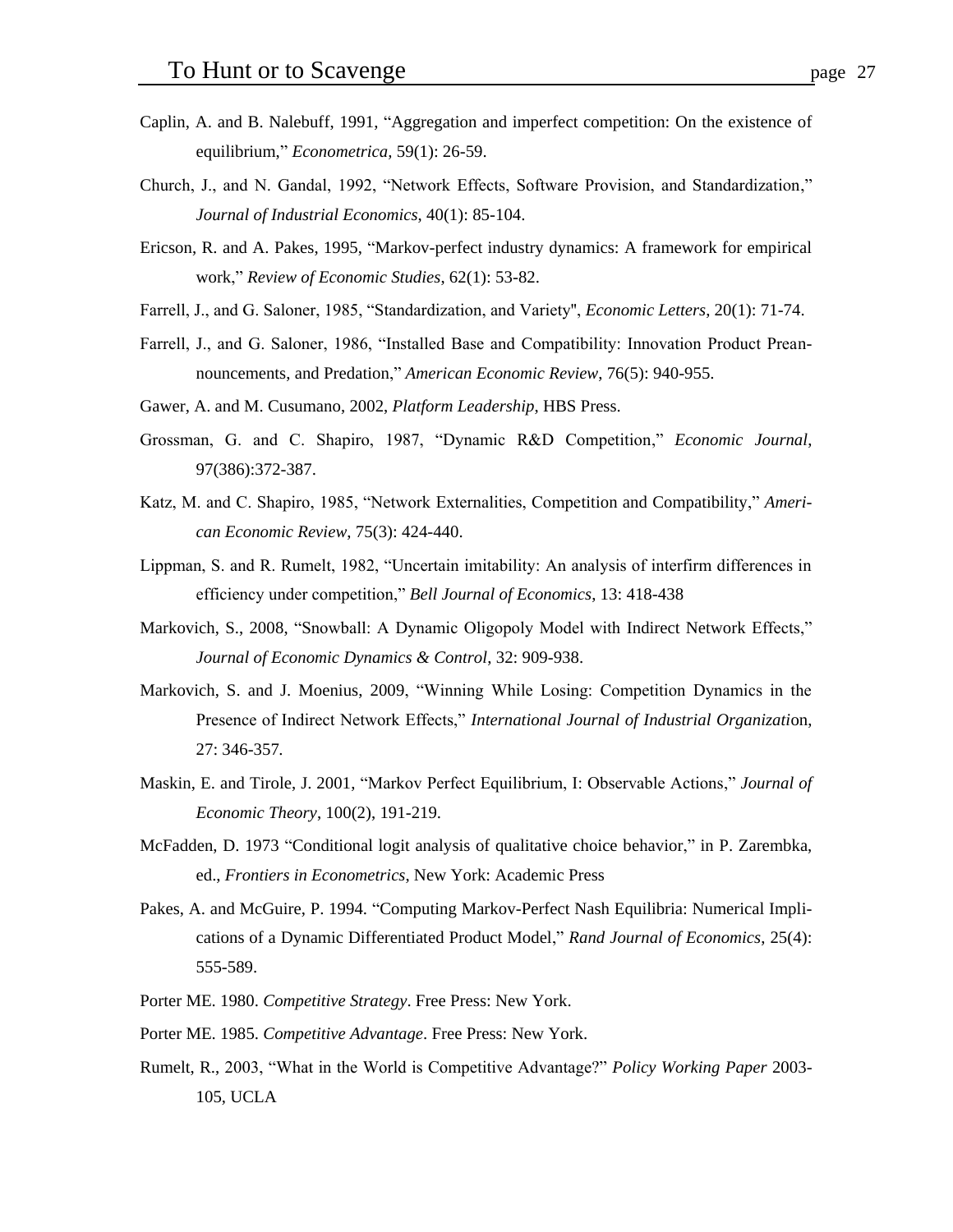**APPENDIX A: Quality Combinations and Types of Leadership**To characterize the firm's competitive position and the platform position, we divide the space into nine sections based on the two dimensions of leadership: a firm can be a leader (L), leadership may be contested  $(C)$ , or it may be a follower  $(F)$ ; the same holds for platforms. In figure 1, we label each section with the firm's competitive position (first letter) and the platform position (second letter). For example for firm 1 on platform A, section LF corresponds to the case where firm 1 is a leader within its own platform (L), and platform A is a follower as it lags behind platform B (F).

|                     | $\Delta$ -inter |                 |                 |                           |                               |                                |                 |                    |                                        |                    |
|---------------------|-----------------|-----------------|-----------------|---------------------------|-------------------------------|--------------------------------|-----------------|--------------------|----------------------------------------|--------------------|
|                     |                 |                 |                 |                           |                               |                                |                 |                    |                                        |                    |
|                     |                 | $-4$            | $-3$            | $-2$                      | $-1$                          | $\theta$                       | 1               | $\mathfrak{2}$     | 3                                      | $\overline{4}$     |
| $\Delta$ -<br>intra | 4               | n.a.            | (0,4),<br>n.a   | (0,4)                     | (1,5),<br>(0,4)               | (1,5)                          | (2,6),<br>(1,5) | (2,6)              | n.a.,<br>(2,6)                         | n.a.               |
|                     | 3               | (0,3),<br>n.a.  | (0,1)           | (1,4),<br>(0,3)           | (1, 1)                        | (2,5),<br>(1,4)                | (2,5)           | (3,6),<br>(2,5)    | (3, 0)                                 | n.a.,<br>(3,6)     |
|                     | 2               | (0,2)           | (1,3),<br>(0,2) | (1,3)                     | (2,4),<br>(1,3)               | (2,4)                          | (3,5),<br>(2,4) | (3,5)              | (4,6),<br>(3,5)                        | (4,6)              |
|                     | $\mathbf{1}$    | (1,2),<br>(0,1) | (1,2)           | $\sqrt{(2,3)}$ ,<br>(1,2) | (2,3)                         | $(\overline{3,4})$ ,<br>(2, 3) | (3,4)           | $(4,5)$ ,<br>(3,4) | (4,5)                                  | $(5,6)$ ,<br>(4,5) |
|                     | $\mathbf{0}$    | (1,1)           | (7,2),<br>(1)   | (2,2)                     | (3,3)<br>(2,2)                | $\left(3\right)$               | (4,4),<br>(3,3) | (4,4)              | $(5, 5)$ ,<br>$\overline{A}$<br>(4, 4) | (5,5)              |
|                     | $-1$            | (2,1),<br>(1,0) | (2,1)           | (3,2),<br>(2,1)           | (3,2)                         | (4,3),<br>(3.2)                | (4,3)           | (5,4),<br>(4.3)    | (5,4)                                  | $(6,5)$ ,<br>(4,5) |
|                     | $-2$            | (2,0)           | (3,1),<br>(2,0) | (3,1)                     | $\overline{(4,2)}$ ,<br>(3,1) | (4,2)                          | (5,3),<br>(4,2) | (5,3)              | (6,4),<br>(5,3)                        | (6,4)              |
|                     | $-3$            | (3,0),<br>n.a.  | $\ket{\Theta}$  | (4,1),<br>(3,0)           | (4,1)                         | (7,2),<br>(1,1)                | (5,2)           | (6,3),<br>(5,2)    | (6,3)                                  | n.a.,<br>(6,3)     |
|                     | $-4$            | n.a.            | (4,0),<br>n.a.  | (4,0)                     | (5,1),<br>(4,0)               | (5,1)                          | (6,2),<br>(5,1) | (6,2)              | n.a.,<br>(6,2)                         | n.a.               |

Figure A1: Types of quality leadership in platform industries.

The horizontal dotted lines in the figure separate the within-platform quality leader from the follower, with the middle row corresponding to the case where leadership within a platform is contested; that is, both firms are competing for leadership within their platform. The vertical dotted lines separate the leading platform from its follower, where the middle column corresponds to head-to-head platform-competition.

## **APPENDIX B: Construction of Figures 3 and 4:**

The specifics of our model do not allow to compute all values for direct and indirect effects in figures 3 and 4: quality levels 0 and 6 are frequently associated with zero investment, so division by zero for computing the elasticities prevents between 10 and 25 of the values needed to calcu